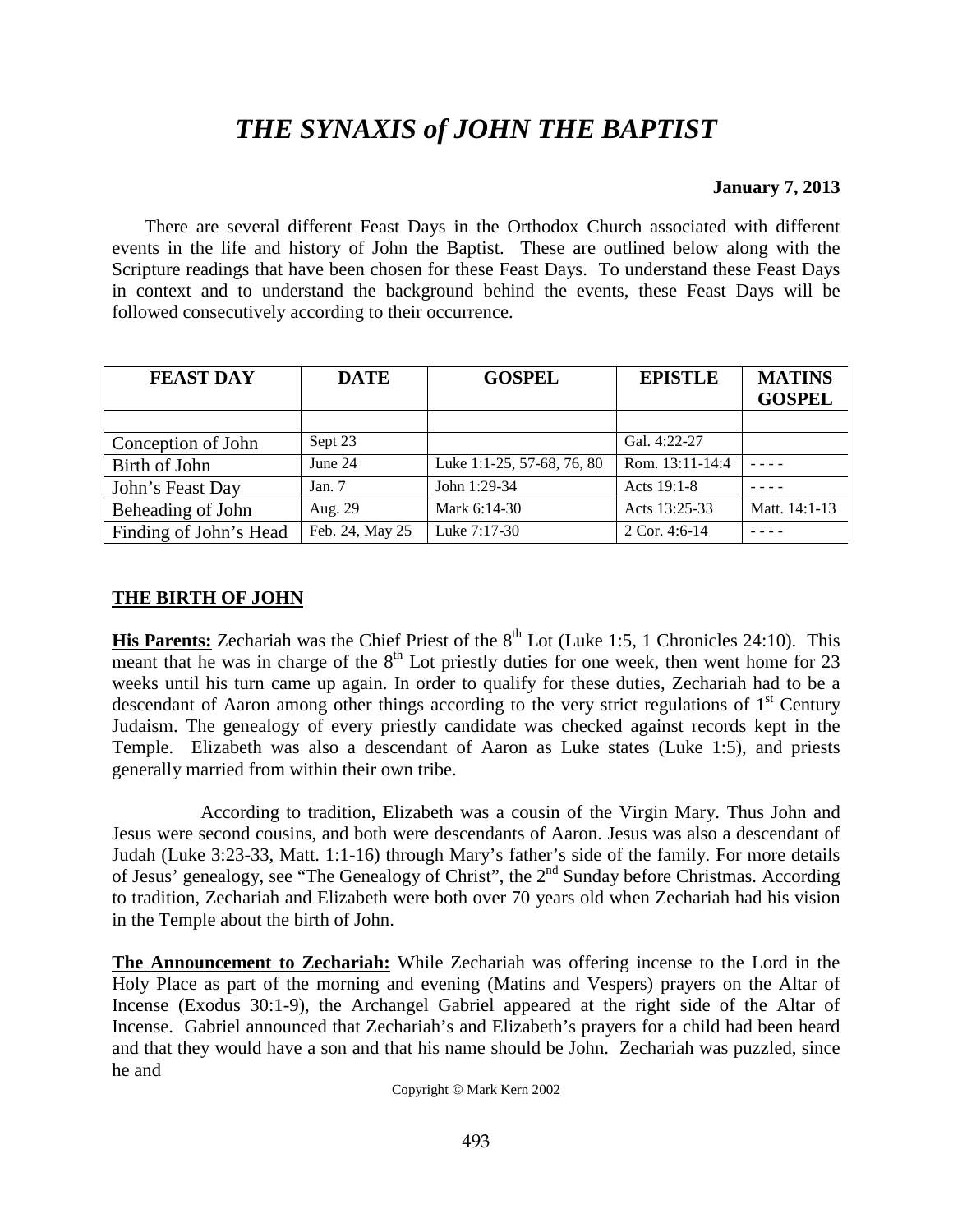Elizabeth were already very old, well past the time for childbearing (Luke 1:18). However, he shouldn't have been too puzzled since he had witnessed the birth of the Virgin Mary 14 years earlier to Joachim and Anna when they were in their 70's and under similar circumstances. Because Zechariah doubted, he was made mute for 9 months. This caused quite a stir when he came out of the Holy Place to offer the Benediction and couldn't talk (Luke 1:21-22). Everybody knew that he had seen a vision in the Temple and Zechariah was very much respected for this.

About the time of Zechariah's vision, the Virgin Mary left Jerusalem for Nazareth, having been betrothed to Joseph. Since Zechariah had asked for a sign and was made mute for nine months (Luke 1:5-22), he had to be replaced as Chief Priest of the  $8<sup>th</sup>$  lot, both for the remainder of his current week of service and for his next turn 24 weeks later. His replacement for the remainder of his current week of service, Samuel, commissioned the Virgin Mary and five of her companions to spin the special thread for embroidering the new veil for the Holy of Holies according to the pattern given to Moses (Exodus 26:31). This they did in Joseph's house in Nazareth while Joseph was away for six months building houses along the Sea of Galilee.

**The Visit by the Virgin Mary:** When Elizabeth was in her  $6<sup>th</sup>$  month, Gabriel announced to the Virgin Mary concerning the birth of Jesus (Luke 1:26-35) and also told her about the conception of John (Luke 1:36-37). The Annunciation, along with the Birth of Mary and the Presentation of Mary in the Temple are three of the Twelve Major Feast Days in the Orthodox Church all of which deal with the Incarnation. The Scripture readings used for these Feast Days focus on the Child who was conceived as well as the implications of the Incarnation. For example, the Epistle reading for the Annunciation is Hebrews 2:11-18, which addresses Jesus' humanity. He could not die for mankind if He were not truly a man. On the other hand, one of the Old Testament readings for Vespers of the eve of the Annunciation is Proverbs 8:22-30, which addresses Jesus' divinity as the Eternal Son. The Gospel reading for Matins is the account of Mary's visit to Elizabeth, which is linked to the Annunciation.

After the Annunciation, Mary immediately left for Elizabeth's house with her five companions, first going to Jerusalem to submit the purple and other color thread to the high priest for the veil. Upon receipt of the thread, the high priest was moved by the Grace of God and blessed Mary saying, "The Lord has magnified your name and you shall be blessed in all the generations of the earth".

Proceeding from Jerusalem they headed for Zechariah and Elizabeth's house, about five miles West of Jerusalem in the hill country of Judea (Luke 1:39). On her arrival, Elizabeth greeted Mary in a most extraordinary manner. As soon as Elizabeth heard Mary's greeting, John leaped in Elizabeth's womb (Luke 1:41). As Mary entered the house of Zechariah and Elizabeth and greeted Elizabeth, the infant (or fetus!) John leaped in Elizabeth's womb (Luke 1:41, 44). John had been filled with the Holy Spirit from his mother's womb (Luke 1:15) and would later be spoken of by Jesus as the greatest of the Prophets (Matthew 11:7-14). Thus John prophesied while still in his mother's womb.

At Mary's visit to Elizabeth, Zechariah was home also, but he was mute. There was a striking contrast between the two women, Mary and Elizabeth. Elizabeth was in the sixth month of her pregnancy with John the Baptist (Luke 1:36) and Mary had just begun her first month of pregnancy with Jesus. Elizabeth was in her 70s, while Mary was about 15. Yet, from Figure 1,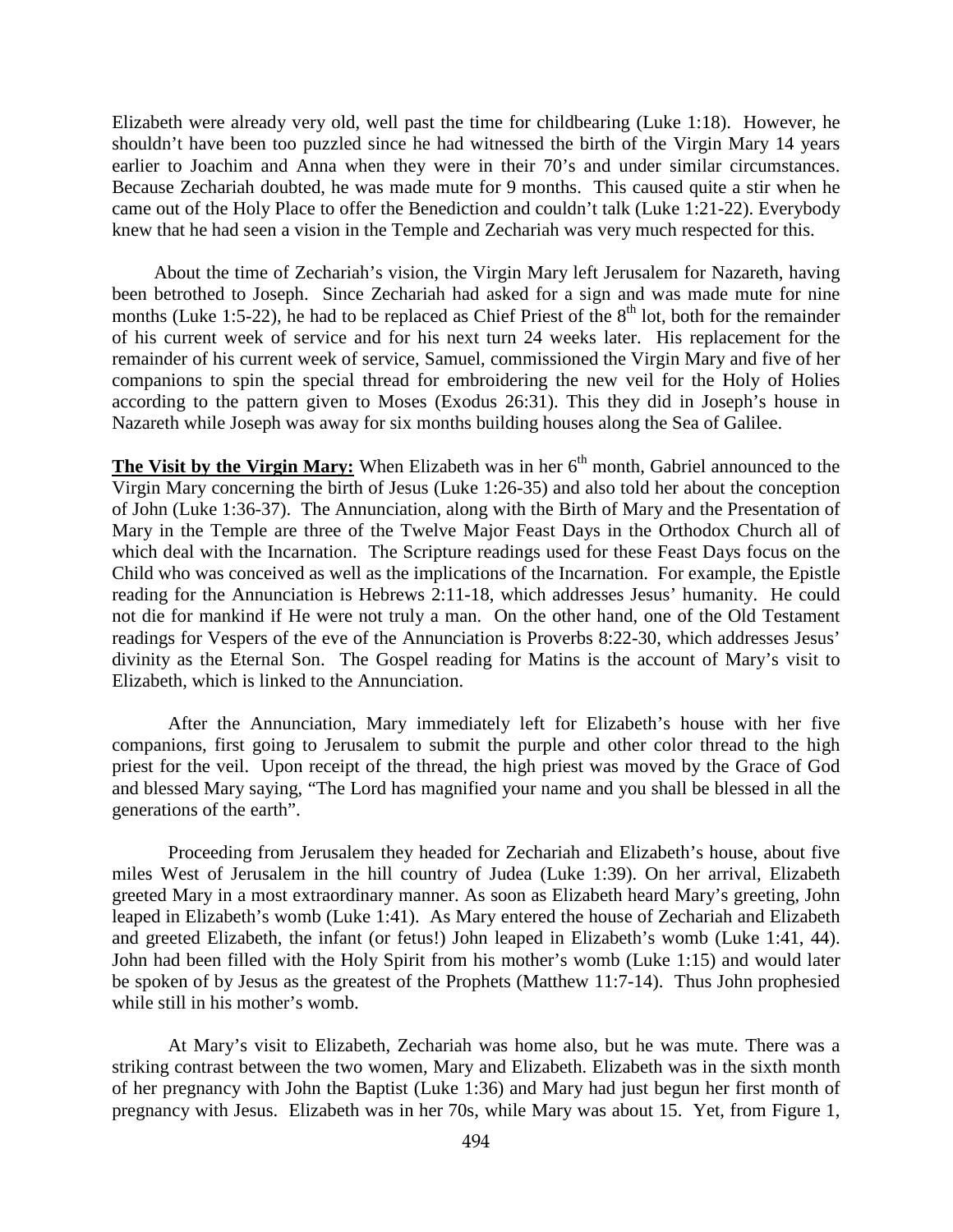Mary and Elizabeth were first cousins and Elizabeth knew Mary quite well from Mary's growing-up in the Temple. For details about the life of the Virgin Mary, see Appendix B. Elizabeth also remembered how Mary was born  $15$  years ago to aged parents — and now Elizabeth herself is about to experience that same type of event.

Elizabeth was also filled with the Holy Spirit and responded to Mary with the same words used by the archangel Gabriel at the Annunciation: "Blessed are you among women" (Luke 1:28, 42). Elizabeth knew that Mary was still a virgin and this fact was not lost on Mary's five companions either, as will be important six months later when Joseph returned to find Mary pregnant. Even though Mary was just in the first week or two of her pregnancy, Elizabeth called her "the mother of my Lord" (Luke 1:43). From the illumination of the Holy Spirit, Elizabeth recognized that the infant (fetus!) in her womb as God, the Second Person of the Trinity. Thus by the Holy Spirit, the mother of the prophet greeted the mother of the Lord, and both prophesied. As a side note, it is not inappropriate for us in the 20th Century to address Mary in the same manner as did the Archangel Gabriel and the Spirit-filled Elizabeth.

But one should also note Elizabeth's humility. She said, "But why is this granted to me, that the mother of my Lord should come to me?" (Luke 1:43). Teenagers in the  $1<sup>st</sup>$  Century Palestine culture treated older women with respect. But Elizabeth, by the Holy Spirit, recognized Mary as special because of Who she carried in her womb. And Elizabeth deferred to Mary as greater than herself because she was very honored that her Lord (in Mary's womb) had come to her.

The things Elizabeth said go beyond human understanding. Mary was barely into her first month. How could Elizabeth know she was even pregnant, never mind pregnant with the Son of God? She then went on to say (Luke 1:45) that Mary was blessed because she believed the things that were told her from the Lord; that is, at the Annunciation. Thus Elizabeth prophesied concerning the "mother of my Lord" (Luke 1:42-45).

Mary responded to Elizabeth with what has come to be called the Magnificat. [*Magnificat* is the first word in the Latin translation of Mary's response.] The prophecy contained in the Magnificat is remarkable, coming from a 15-year-old girl. In a way, it foreshadows Mary's Son as a 12-year-old boy when He astonished the teachers in the Temple with His understanding (Luke 2:46-47).

Beside prophesying that she would be called blessed by all generations from then on (Luke 1:48), Mary also spoke of:

> Scattering the proud Bringing down rulers Exalting the humble Filling the hungry with good things Sending the rich away empty-handed.

Some have said that the proud, the rulers and the rich were the Scribes and Pharisees or the Greek sages while the humble and hungry were the Gentiles who were afar off (Ephesians 2:11- 18). The bringing in of the Gentiles was a mystery that was hidden from the ages, but it was now beginning to unfold (Ephesians 3:3-12, Romans 11:25-29, 16:25-26, Colossians 1:26-27).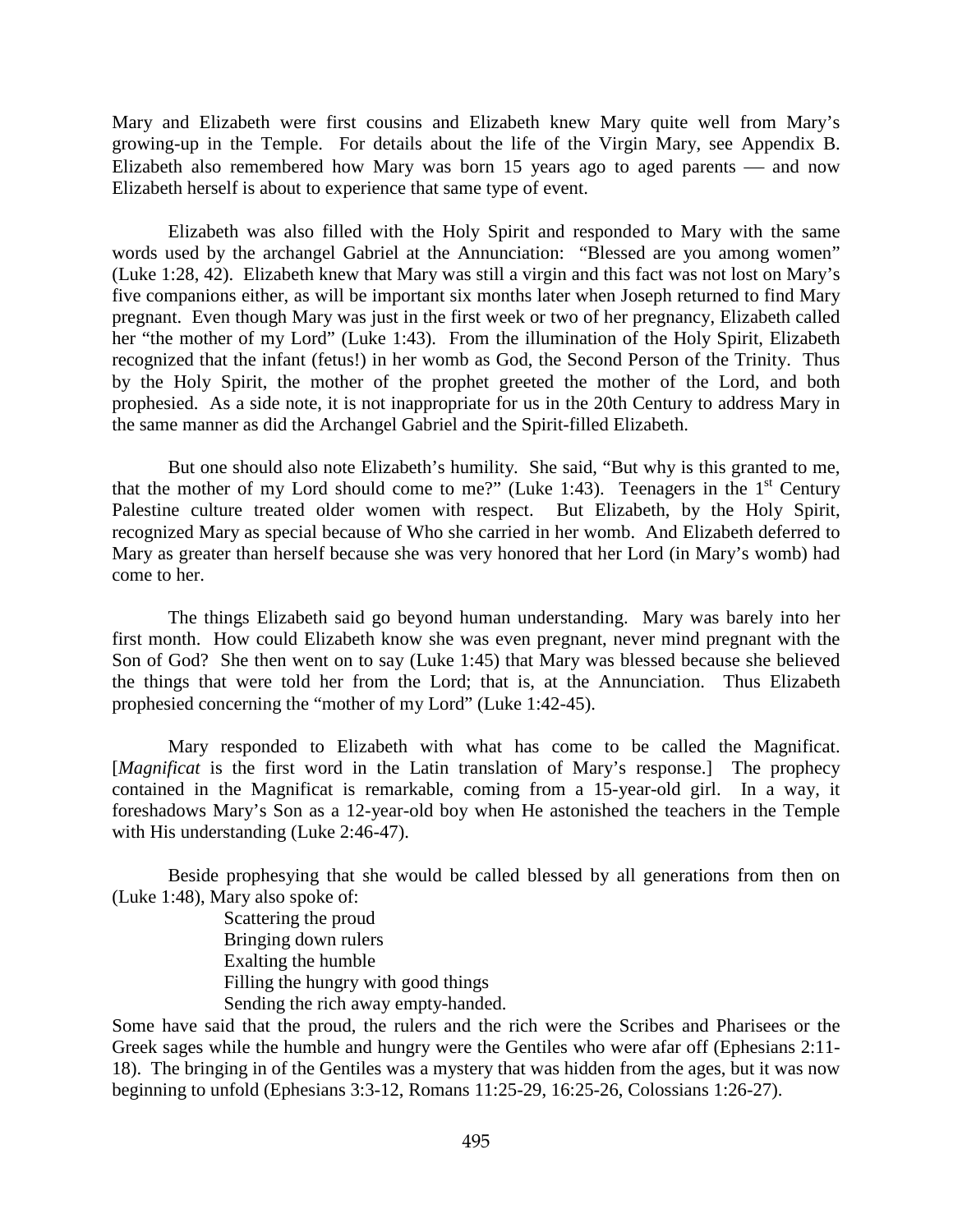Mary and her five companions stayed with Elizabeth for three months and returned to Joseph's house just prior to the birth of John the Baptist (Luke 1:56). Just as Elizabeth had hidden herself and stayed out of the public eye (Luke 1:24) when she became pregnant, so Mary did from the third month on. Thus no one but Zechariah and Elizabeth knew of her pregnancy.

**John's Birth:** The occasion of John's birth brought great rejoicing among all their neighbors and relatives (Luke 1:58). Since Zechariah was a nationally known public figure, even Herod took note of these events. When it came time to circumcise John on the  $8<sup>th</sup>$  day, Zechariah's muteness was finally released and he spoke praising God (Luke 1:63-79). Fear came upon all that dwelt around them and they wondered "what kind of child will this be?" (Luke 1:66). The expectation of something unusual or remarkable from John became important almost thirty years later when he began baptizing in the Jordan.

A deeper understanding of the purpose of John's birth can be seen from the Epistle lesson for the Birth of John the Baptist (Romans 13:11-14:4). This lesson is also used in the Orthodox Church for the Sunday before Lent and contains a brief summary of John's message, with striking similarities to preparation for Lent. John's message was:

|            | <b>MESSAGE</b>                                                   | <b>REFERENCE</b>                          |
|------------|------------------------------------------------------------------|-------------------------------------------|
|            | Repent, the Kingdom of Heaven is at hand   Matthew 3:2, Mark 1:4 |                                           |
| 2.         | Be baptized                                                      | Matthew 3:5-6, Luke 3:3-7                 |
| 3.         | Clean up your life                                               | Matthew 3:7-12, Luke 3:7-14               |
| $\cdot$ 4. | Messiah is coming                                                | Matthew 3:11-12, Luke 3:15-17, Mark 1:7-8 |

As part of the preparation for the coming of Messiah, John taught his disciples an ascetic life of fasting and prayer (Matthew 9:14-17, Mark 2:18-22, Luke 5:33-39, 11:1). After the ascension, the Church has adapted to a life of fasting and prayer by seasons. The point of the fasting is not just a gloomy exterior as in a legal requirement, but a "bright sadness" as leading to self-control.

Comparing the Epistle lesson with John's message, the Epistle lesson starts off with four sets of contrasting images as follows:

|               | <b>EPISTLE MESSAGE</b>           | <b>CONTRASTING IMAGE</b>                                                                                 |
|---------------|----------------------------------|----------------------------------------------------------------------------------------------------------|
| 1.            | It's time to awake out of sleep. | The night is far spent.                                                                                  |
| $\mathcal{D}$ | Put on the Lord Jesus Christ.    | Make no provision or forethought for the lusts of the<br>flesh.                                          |
| 3.            | Walk properly as in the day.     | Not in carousing and drunkenness, not in bed-hopping<br>with no moral restraint, not in strife and envy. |
|               | Put on the armor of light.       | Cast off the works of darkness.                                                                          |

For our salvation is nearer now than when we first believed (Romans 13:11-14).

The above four items from Romans read point for point from the message of John the Baptist. **Awaking out of sleep** refers to a renewed repentance from association with things of the night, which speaks of the influence of evil powers. When this was written, most people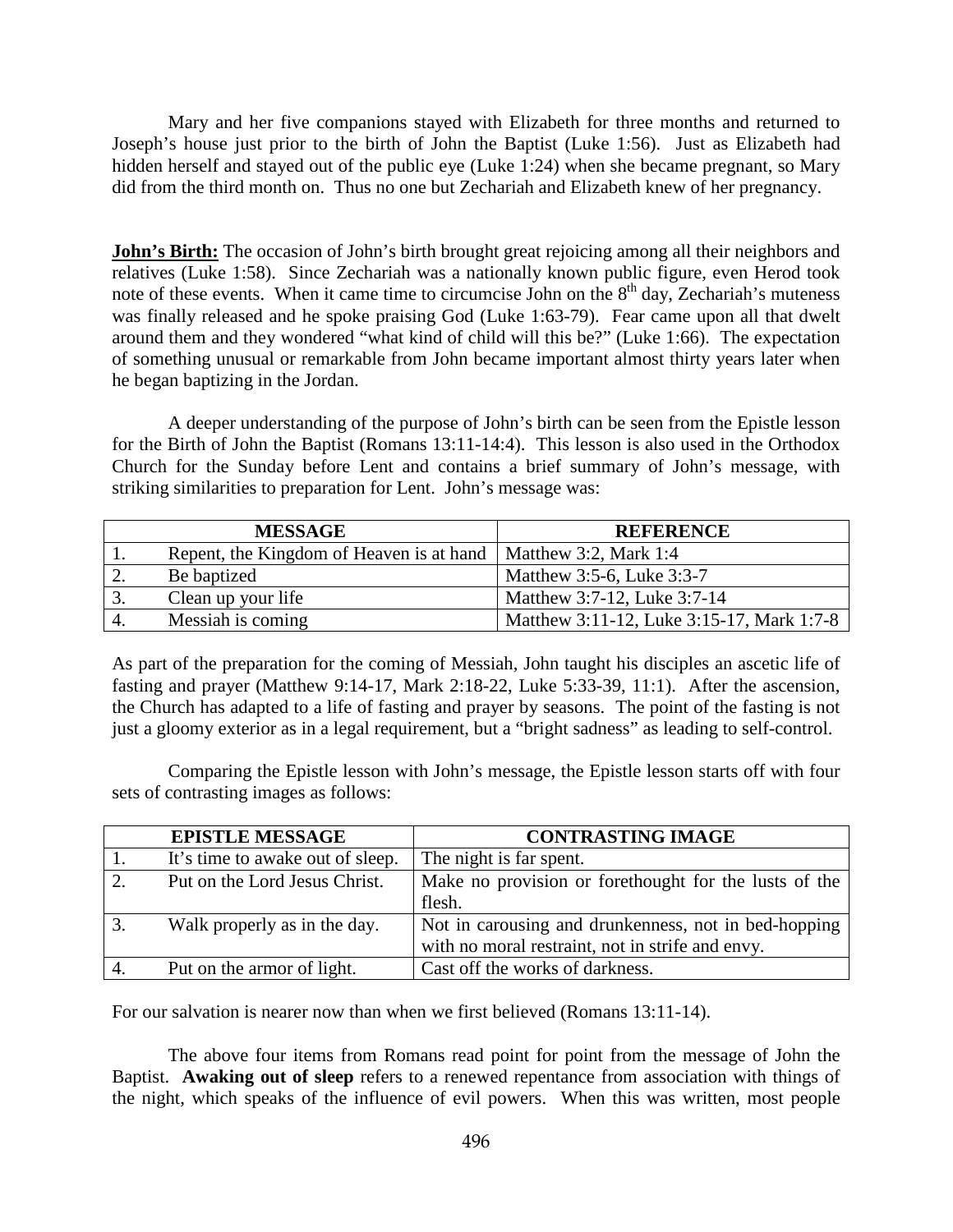awoke before dawn to begin the day's work, since working at night wasn't practical. With the advance of technology, it's possible to work around the clock in different shifts, and we often miss some of the imagery implied by "night". **Putting on the Lord Jesus Christ** is just another term for baptism (Galatians 3:27). And making no provision for the lusts of the flesh refers to an Orthodox fast, where one fasts with the eyes, the ears, etc., as well as with food.

**Walking properly as in the day** is synonymous with cleaning up one's life. **Putting on the armor of light** speaks of the saints being revealed in light when Messiah returns and "we shall be like Him" (1 John 3:2). "Then the righteous will shine forth as the sun in the Kingdom of their Father" (Matthew 13:43). For He has "called us out of darkness into His marvelous light" (1 Peter 2:9). And we "are all sons of light and sons of the day" (1 Thessalonians 5:5). For more on the implications of armor, see the Epistle lesson for the 27th Sunday after Pentecost titled "Armor and Weapons".

The theme that the Day of the Lord is at hand (and thus the need for repentance and preparation) is repeated often throughout the Scripture to encourage watchfulness and discourage laziness and bad habits with respect to one's spiritual life. For example, 1 Thessalonians 5:4-9, also speaks of waking up and putting on the armor of God as does Ephesians 6:10-17. Ephesians 5:14 quotes a first century baptismal hymn, "Awake, you who sleep, and Christ will give you light." 2 Peter 3:9-11 suggests that the Lord's delay in coming is to give more people an opportunity to repent.

In the second half of the Epistle lesson for the Birth of John, Paul wrote about eating or not eating meat. This is also applicable to the life of John, since John kept a very strict fast all his life (Mark 1:6). But yet the message for us today goes much deeper than just eating.

John Chrysostom stated that the issue Paul was addressing was a conflict centered on Jewish Christians. Some still adhered to the Jewish dietary laws (Leviticus 11) but didn't want to be obvious about it. So they became vegetarians and gave the appearance of fasting so they wouldn't have to eat pork. Like the Pharisees, they fasted twice per week (Luke 18:12) similar to John and his followers (Mark 2:18), thus esteeming one day above another (Romans 14:5). Others saw through this ruse and became very critical and offensive toward them. Paul began with a gentle rebuke for those who eat all meat: "Let not him who eats despise him who does not eat" (Romans 14:3). But he also included a veiled rebuke for the Jewish Christians by referring to them as weak (Romans 14:2). That is, Paul implies that if they're still holding onto the Law, they may be in danger of falling from Grace (Galatians 5:4).

Paul also addressed another problem concerning foods in his letter to Corinth. There the issue was about eating meat offered to idols that was later sold in the public meat market. Paul's admonition was similar, "Food does not commend us to God; for neither if we eat are we the better, nor if we do not eat are we the worse" (1 Corinthians 8:8; see also Colossians 2:16).

Regarding foods, Paul stated, "Let each be fully convinced in his own mind" (Romans 14:5). Regarding doctrines, he stated "If anyone preaches any other Gospel to you than what you have received, let him be accursed" (Galatians 1:9), even if it be "an angel from heaven" (Galatians 1:8). Paul further stated, "But I fear, lest somehow as the serpent deceived Eve by his craftiness, so your minds may be corrupted from the simplicity that is in Christ. For if he who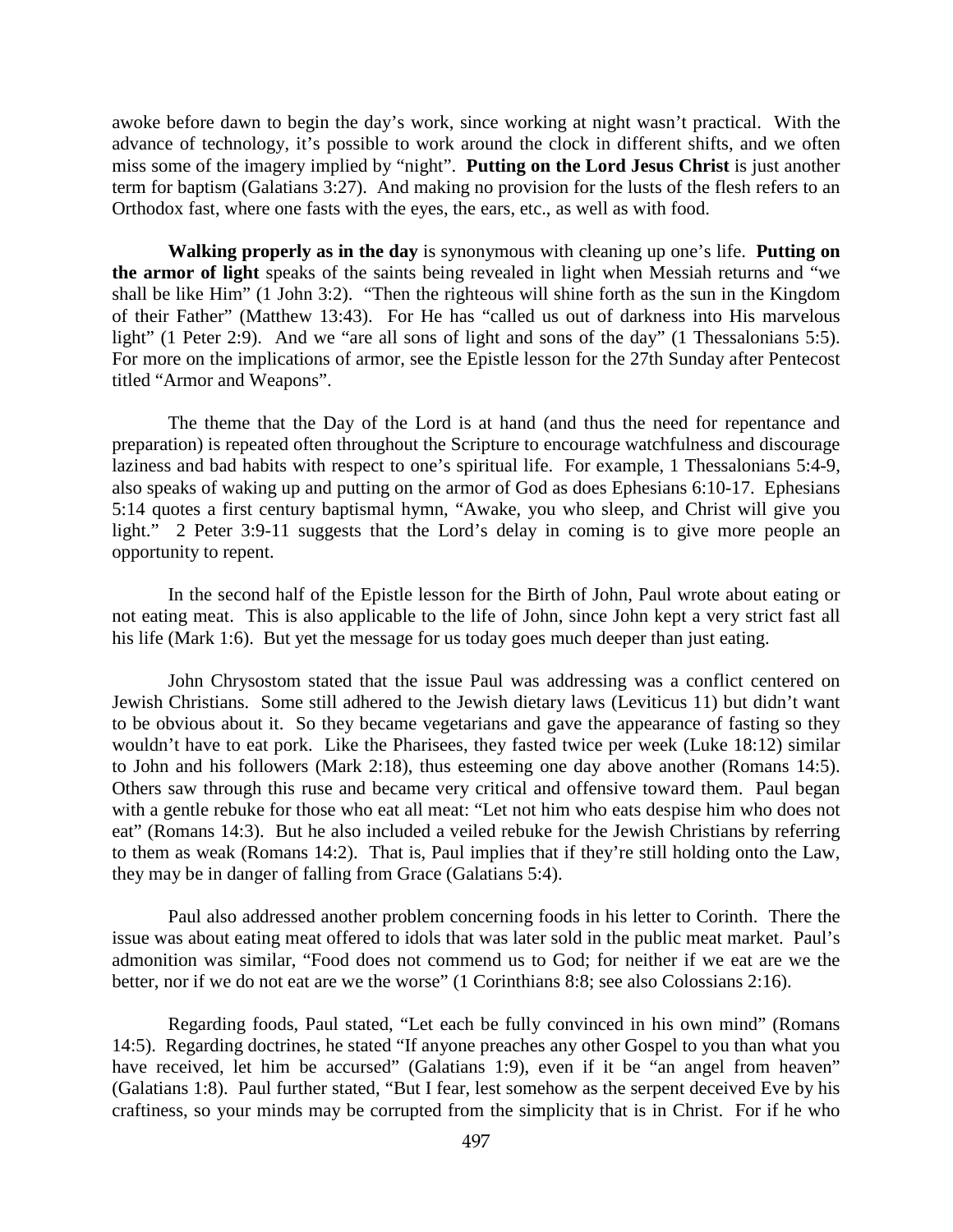comes preaches another Jesus whom we have not preached..." (2 Corinthians 11:3-4). The conflict over food according to Paul, (Romans 14:1) was a "dispute over doubtful things" and not fundamentals (Homily XXV on Romans 14).

Beneath the surface of the Epistle lesson is a message of forgiveness and tolerance among the members of the Body of Christ, which is very appropriate for both the beginning of Lent and the message of John. As people came to John and confessed their sins before baptism (Matthew 3:6), John counseled them regarding some specific things they could do. All the things he said have to do with relationships among the members of the Body of Christ (Luke 3:10-14). In the context of Romans 14, some will be able to fast; some won't be able to, even if they wanted to. Part of forgiveness is the acceptance in love of our brothers and sisters the way they are without judging them or despising them as not being spiritual enough. Each person gets out of fasting according to what they put into it. And since that is to be done in secret between each person and the Lord, each person stands, falls and is rewarded by the Lord who sees in secret.

The Lord has said: "Judge not, that you be not judged. For with whatever judgment you judge, you will be judged; and with the measure you use, it will be measured back to you" (Matthew 7:1-2). The Lord applied this in the Parable of the Minas (Luke 19:22ff, compare Matthew 25:24-30) to the unprofitable servant. He also extended the definition of judging others, applying it to even careless words spoken without much thought (Matthew 12:36-37).

Dorotheos of Gaza (6th Century) wrote: "Why do we usurp God's right to judge? It is for God alone to judge, to justify or to condemn. He knows the state of each one of us and our capacities, our deviations and our gifts, our constitution and our preparedness...according to the knowledge that He alone has. How do we know what tears (our brother) has shed about (his problems) before God? We may well know about his sin, but we often don't know about the repentance. (Discourse on Refusal to Judge our Neighbors).

The whole point of the fasting, prayer and preparation is to turn our attention to the treasure in heaven, which is within us. The more we are diligent in this area, the more the gold gets refined and the more the precious stones get polished. For those that neglect so great a salvation (Hebrews 2:3), they run the risk of the servant with the one talent in the Parable of the Talents, where his treasure was taken away and given to someone else. This is an important understanding of John's role as the Forerunner of Christ, since it was John's stated purpose to turn the hearts of the fathers to the children and the disobedient to the wisdom of the just (Luke 1:17, Malachi 4:6).

The hymns of the Church have had much to say about the birth of John. By his birth, John released the voice of his father, for it was not fitting for the father to be silent when the voice crying in the wilderness had come and foretold the coming of Christ (Isaiah 40:3, Matthew 3:3, Luke 3:4). John has been called the Voice of the Word and the Forerunner of the Light because of his relationship to Christ. In this respect, he has been called a lampstand because he held up the Light of Christ for all to see (Luke 1:76-79, John 8:12, 3:28-30). John has been called the first of the apostles, since he was sent by the Father also (John 17:18). Malachi called him an earthly angel (Mal. 3:1), where the Hebrew word *malak* (from which comes "Malachi") can be translated either angel or messenger. From his life of strict asceticism in the desert (Matt. 3:4, Luke 5:33-35), John lived his life as if he were dwelling in heaven and had no need of food.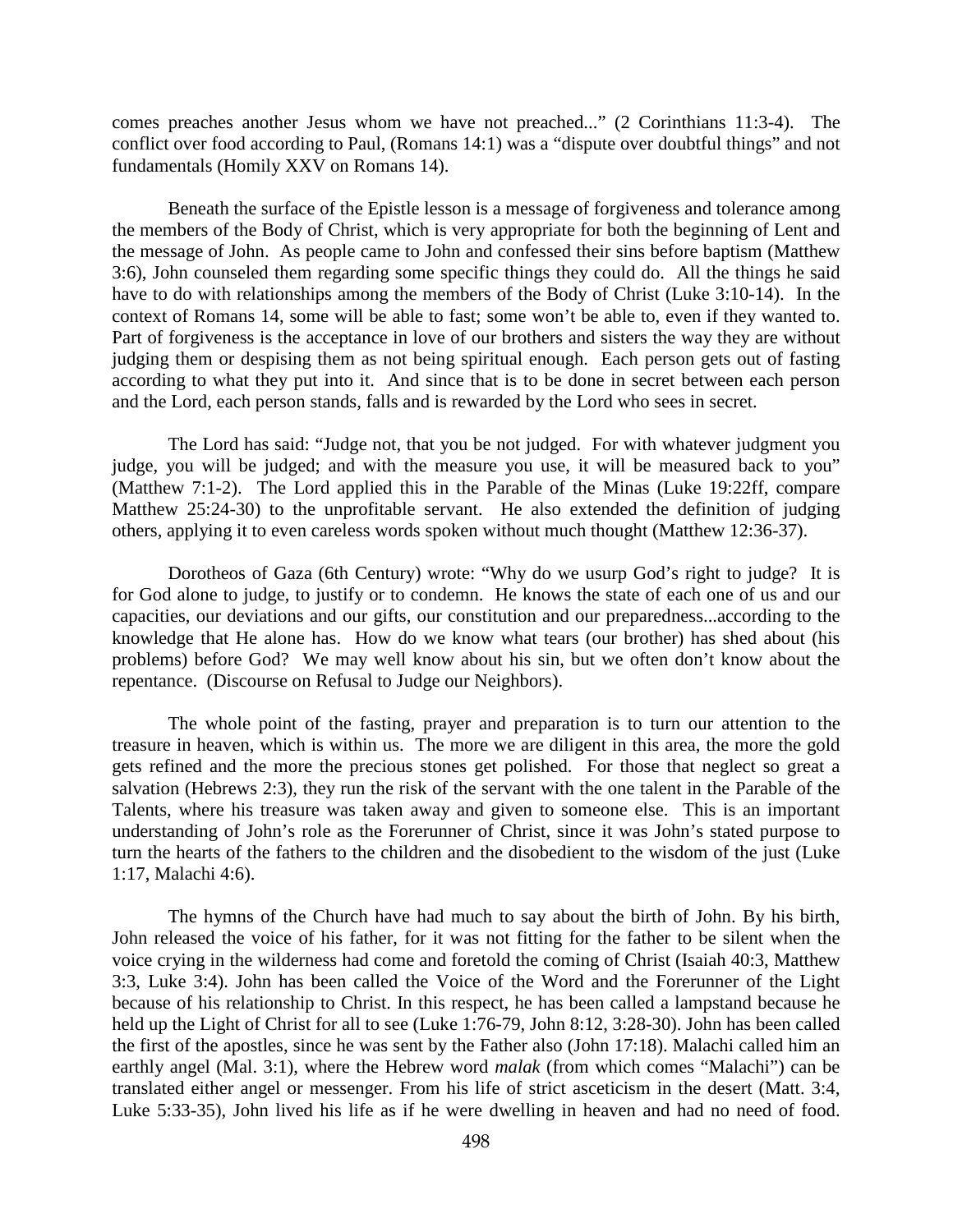Born of a barren womb, John was an initiator of the Divine Plan, a fruitfulness beyond age (i.e. of his parents), who was followed by a conception without seed (i.e. Christ conceived by the Virgin Mary).

From the very womb of his mother he was a prophet, for he leaped and rejoiced as he saw the coming of the Queen (Luke 1:41), who was carrying Him who is outside time. Elizabeth conceived the Forerunner of the Grace of God, while the Virgin Mary conceived Christ, the Lord of Glory. The greater miracle was preceded by another. As the barren mother embraced the virgin mother, the child, who had been sanctified from his mother's womb (Luke 1:15), leaped for joy. Within the womb, the servant acclaimed his Lord. In her surprise, the mother of the Forerunner asked, "And how have I deserved that the Mother of my Lord should come to me?" In the Spirit, Elizabeth understood that while she carried one who proclaimed the Law, Mary carried the Author of the Law. Elizabeth carried the King's messenger who proclaimed the Word and made straight His paths, Mary carried the King Who is the Word from eternity (John 1:1,14).

Zechariah, the father of the prophet, was himself a prophet. By John's birth, John broke his father's silence that had come at the visit of an angel. His father came to know clearly the revelation of God and the ineffable condescension of Christ. Zechariah, in turn, prophesied how his son would be called the Prophet of the Highest, and how he would go before the face of the Lord to prepare His ways (Luke 1:76). As the bud of Zechariah blossomed, he became the adornment of the wilderness (Luke 1:80) and brought joy to the hearts of the faithful (Luke 1:64- 66). By his proclaiming of the Light, the ancient riddles and obscure images of the Law have begun to disappear. Through the Prophet, the Lord proclaimed that He shall be glorified and exalted (Luke 3:16-17), and in assuming fallen mankind, He will lift it to the wondrous Radiance of His Divinity (Eph. 1:9-12, 2:6-7, 3:9-10).

### **JOHN GROWING UP**

**The Birth of Jesus:** Jesus was born six months after John. This had a significant effect on John's father Zechariah. Eight days after His birth, Jesus was circumcised in the Temple according to the Mosaic Law (Leviticus 12:1-3). It was at this time that babies were given their name (Luke 2:21, 1:59-65). Zechariah was not in charge of Temple services during the week of Jesus' circumcision, but he may have been present, since he lived nearby. With his muteness gone, it came to be his week to serve as priest in charge of Temple services during the week that the Virgin Mary came for the rites of purification after childbirth. Forty days after Jesus' birth, Mary, Joseph and Jesus came to the Temple for the rite of purification according to the Mosaic Law (Leviticus 12:4, Luke 2:22). This event is remembered as another of the Twelve Major Feast Days of the Orthodox Church, and is called the Presentation of Jesus in the Temple. It was during this week that Zechariah was in charge of Temple services.

During the rite of purification after Jesus' birth, Zechariah treated Mary different from the other women who had just had babies. Zechariah had Mary stand in the place reserved for virgins where married women had no right to stand. The midwives that attended Jesus' birth supported Zechariah in this position -- that Mary remained a virgin after childbirth. Zechariah had inquired of these midwives, Salome (Mary's first cousin) and Zelomi. In their post-natal care of Mary, the midwives were amazed that Mary's hymen was undisturbed, indicating a true virgin birth, and they testified about this. Thus Zechariah proclaimed the virgin birth in the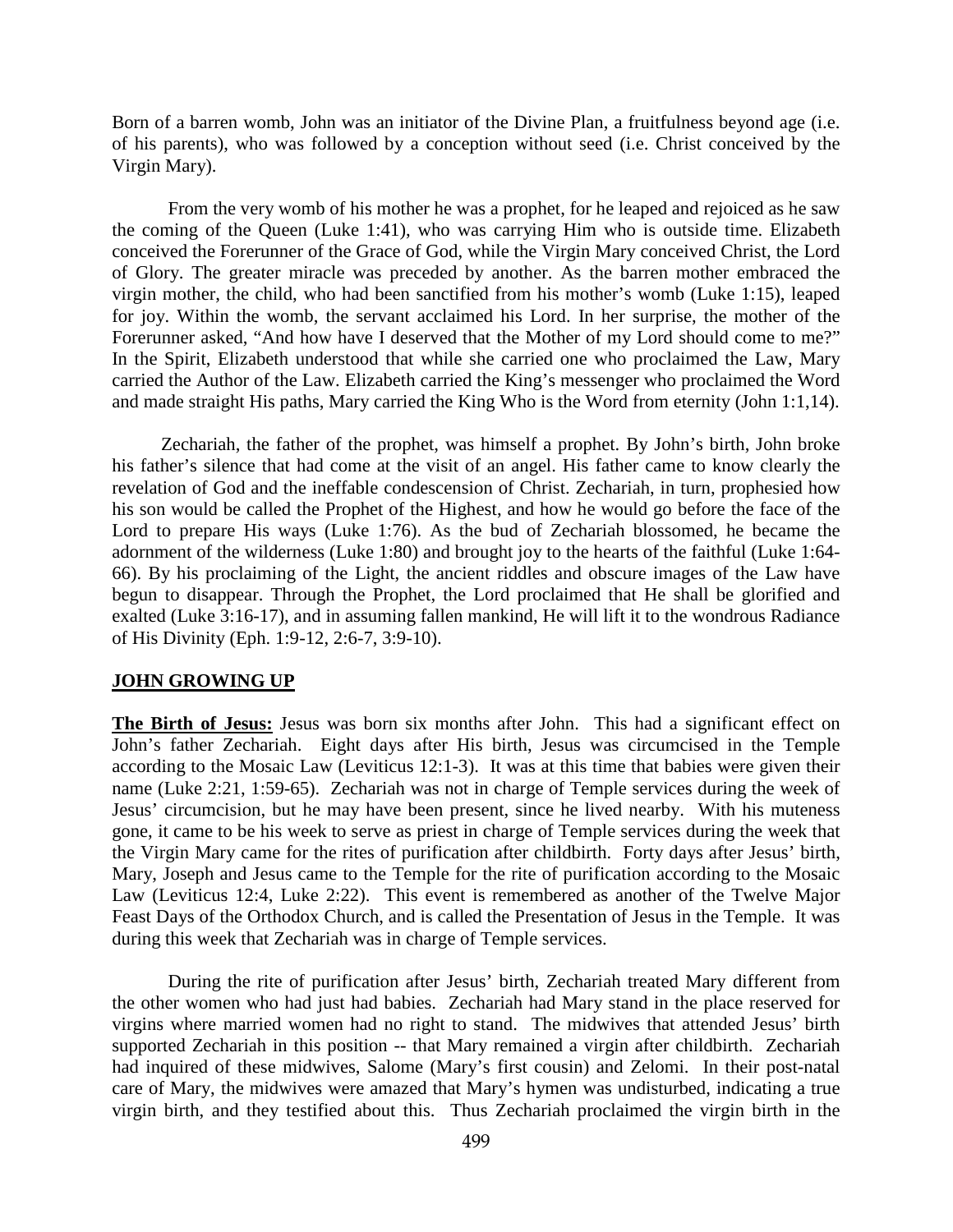Temple. Zechariah also remembered Mary's visit to Elizabeth ten months earlier and he knew that Mary had been carrying the Son of God.

The Pharisees and some other priests vehemently objected to Zechariah's treatment of Mary, but Zechariah insisted that she was still a virgin even though she was carrying her Son. The Pharisees were as much bent out of shape by Zechariah doing this as they were later by Jesus who referred to Himself as The Son of God (John 8:37-42) and as the Great I AM (John 8:58) who spoke to Moses at the burning bush (Exodus 3:14). The Pharisees were so angry that they immediately went to Herod to plot Zechariah's death.

Two people met Joseph, Mary and Jesus at the Presentation: Simeon and Anna. Simeon was a very old man, was righteous and devout, and looked for the consolation of Israel. It had been revealed to him that he would not see death before he had seen the Lord's Messiah (Luke 2:25-26). According to traditional sources, Simeon was over 200 years old and had been a translator of the Septuagint (the Hebrew Old Testament translated into Greek). The Apostle Matthias was described as once a student of Simeon; thus Matthias was one of the oldest of the Twelve Apostles.

Simeon took the infant Jesus in his arms and prophesied concerning the mystery, which for ages had been hidden in God. Namely that the Gentiles were to be fellow heirs and fellow members of the Body of Christ and fellow partakers of the promise in Christ Jesus through the Gospel (Ephesians 3:4-11, Colossians 1:26). With his Lord in his arms, he then asked his Lord to let him depart this life in peace after waiting so long to see his Salvation (Luke 2:29-30). Other sources add that Simeon's eyes were opened, like the eyes of Elisha's servant (2 Kings 6:15-17), and he saw angels standing in a circle around Him, like bodyguards standing by their King. Simeon then blessed Joseph and Mary and prophesied again about the impact Jesus was to have and about "a sign that shall be spoken against", which would be the Cross (Luke 2:34-35). One might wonder who was presenting whom. Was Simeon presenting Jesus in the Temple or was Jesus presenting Simeon to His Father (Let your servant depart in peace...") after a long and very fruitful life?

Just as Simeon was saying this, the Prophetess Anna entered. She was an 84 year old widow who did not leave the Temple, but served God with fasting and prayers day and night (Luke 2:36-38). She spoke of Him to all those who looked for redemption in Israel. Anna had undoubtedly known Mary during the 10+ years that Mary lived in the Temple as a young girl. The Temple area was not so big that someone could be overlooked for 10 years, especially someone like Mary who was renowned for having regular contact with angels. Anna also knew about the virgin birth and she spoke to everyone about this following of the actions of Zechariah.

**The Visit of the Magi:** According to tradition, the Wise Men or Magi came from Persia. They were descendants of the Prophet Daniel and knew something about God from Daniel's writings. Daniel had predicted that there would be 483 years from the command to rebuild Jerusalem until Messiah came (i.e. 69 x 7 years, Daniel 9:25). Having access to the records in Babylon, they knew about what year to expect Messiah.

Daniel had been promoted in Babylon in the 6th Century BC to be chief of the soothsayer priests, conjurers, master astrologers and diviners (Daniel 5:11). This was a position of technical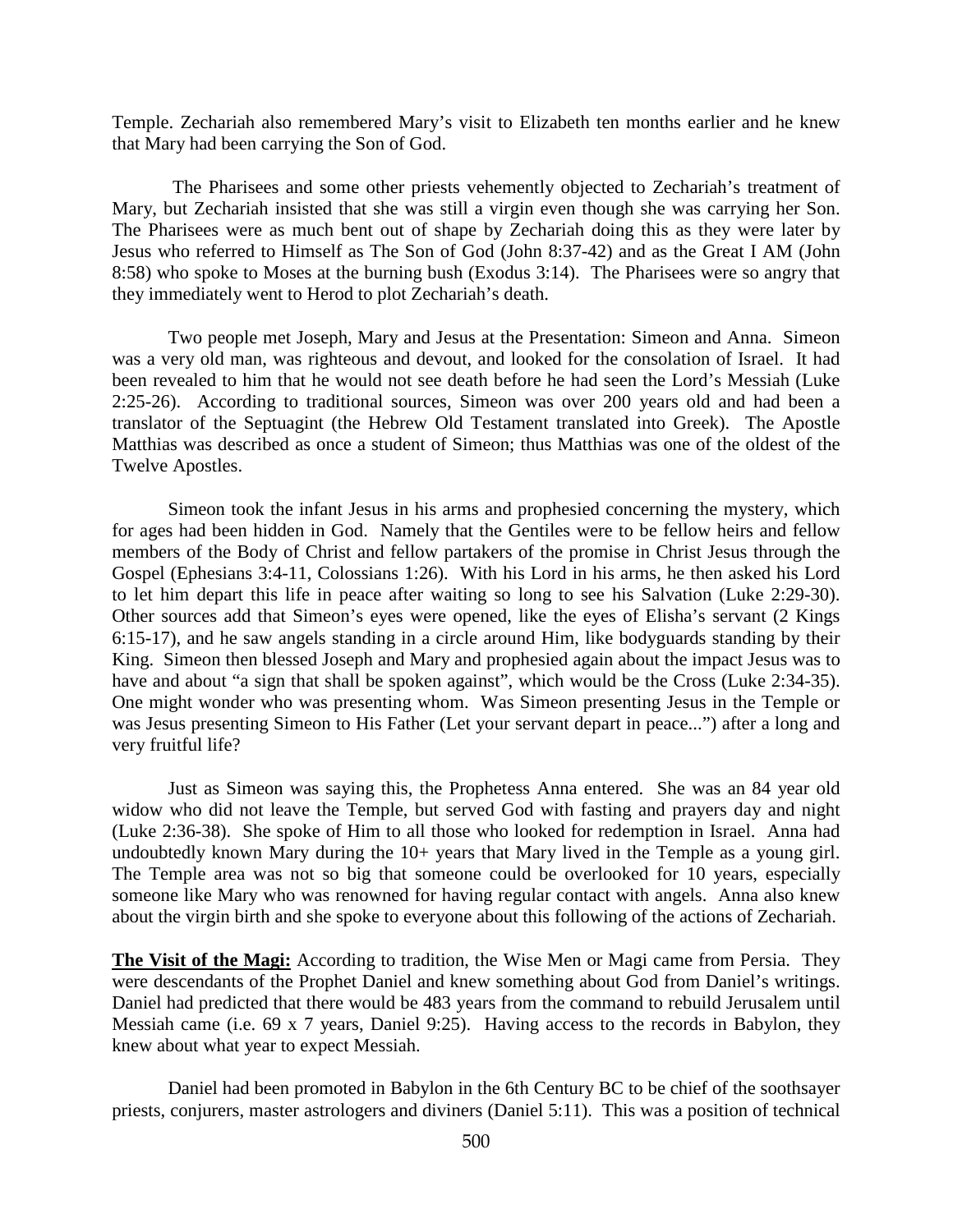and priestly duties. But Daniel and his three co-workers also had political responsibilities with Daniel as prefect and Shadrach, Meshach and Abed-Nego in administration (Daniel 2:48-49, 5:29). It had become widely known that Daniel's God was a revealer of mysteries (Daniel 2:47) and that Daniel possessed "the wisdom of the gods" (Daniel 5:11-12, 6:1-3). And Daniel's God was even proclaimed to be above all others (Daniel 6:25-28).

The result of all this was a ruling class of Magi in Persia, who ran the government, appointed the kings and performed the religious functions. Three of these Magi led the entourage over the 800-mile journey from Babylon to Jerusalem. According to tradition, their names were Gaspar, Melchior and Balthazar; in later centuries, the relics of these three Magi were very highly honored both in Constantinople and later in Medieval Europe.

The arrival of the Magi in Jerusalem accompanied by a small army created a tense political situation. Fifty years prior to the birth of Christ (in the Battle of Carrhae) the Persians had defeated the Romans and had occupied Jerusalem. But Herod's father (Antipater) had reestablished Roman rule in Palestine. Thus the arrival of the Magi with their entourage commanded instant respect and very careful negotiations. All Jerusalem was troubled that a foreign army was in town (Matthew 2:3).

The Magi claimed to be following a star all the way from the East (Matthew 2:2). This was no ordinary star, and the Magi knew it! As the star moved, they moved; finally the star stopped over the house that Mary and Joseph and Jesus were living in (Matthew 2:9). Some people have tried to link this star with several planets; this may not be possible due to the context. Some of the Church Fathers suggested that the star was supernatural; that is, a very luminous angel.

The Prophet Balaam (15th Century BC), from Babylon, had prophesied concerning a star in connection with the coming Messiah (Numbers 24:17). That the Magi made the connection between the star they followed and 15-century-old prophecies indicates that their enlightenment was quite advanced.

John was about 18 months old when the Magi arrived in Jerusalem. The Magi probably didn't trust anything Herod said; he had been in power for over 30 years and had a reputation for extreme cruelty. For example, Herod had a number of his own family slain on the merest suspicion; Augustus Caesar was said to have commented "it is better to be Herod's hog than to be his son". Just before he died, Herod rounded up and imprisoned a number of the Jewish leaders. Then he gave orders that they all be executed the day he died so that no one would rejoice that Herod died (Josephus, Antiquities, Books 15, 16, 17; Wars of the Jews, Book 1, chapters 22-33). In short, Herod was a monster and Josephus recorded him dying an agonizingly painful death. In today's terminology, Herod would be described as seriously mentally ill.

When the Magi arrived in Jerusalem, they must have known they were close. But the star had disappeared for a while (either intentionally or due to cloud cover); otherwise Herod's soldiers could have followed the star also. John Chrysostom reached this conclusion also. After leaving Herod's palace, the Magi "rejoiced with exceedingly great joy when they saw the star" again (Matthew 2:10). This indicates that the star reappeared to them.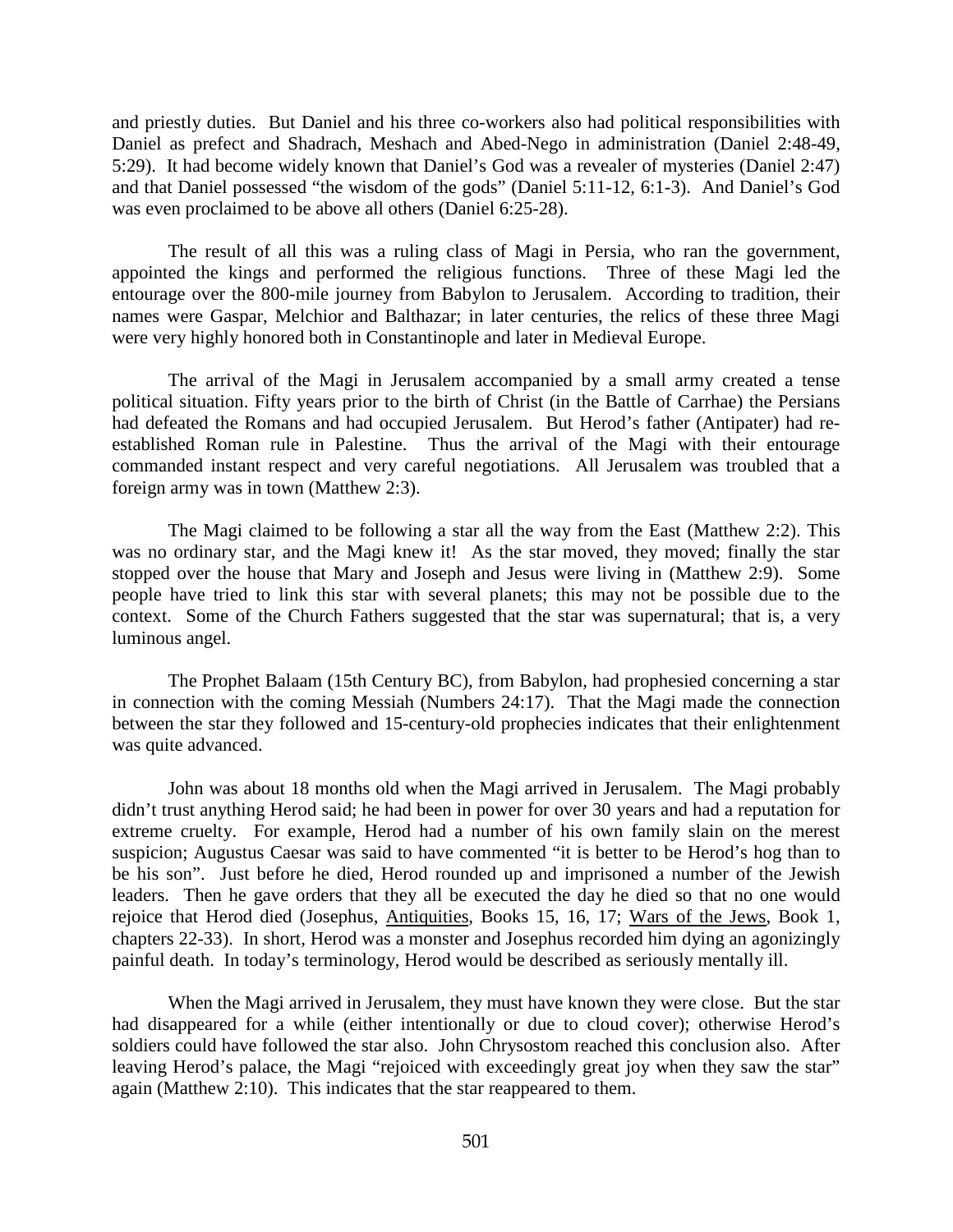The Magi saw right through Herod's lies about wanting to worship the new King himself (Matthew 2:8). After all, Herod had no idea that this event had happened in his own backyard and he hadn't noticed the star. The Jewish leaders also were totally unaware of what had happened. They, on the other hand, had come 800 miles with a small army carrying treasures (Matthew 2:11) to present to the new King that prophecy spoke of as the turning point of human history. One might excuse Herod for not knowing, but the Jewish leaders had no excuse at all. If they had missed the announcement by the shepherds, they certainly hadn't missed the proclamation of the Virgin Birth by Zechariah, the chief priest and father of John the Baptist.

John Chrysostom commented on this as follows: "The Magi sought the Lord Christ, born King of the Jews, among those from whom they knew that Balaam, a prophet from the Gentiles, had prophesied that He would come. The faith of the Magi is the condemnation of the Jews. The Magi believed on the authority of their one soothsayer Balaam and the Prophet Daniel; but the Jews, from the testimony of many prophets, refused to believe. Whereas the Magi acknowledged that the coming of Christ would terminate their profane knowledge and magical acts, the Jews would not accept the Lawgiver's doing away with their sacrifices and refused to accept the mysteries of the divine dispensation. The Magi confessed a stranger; the Jews rejected their own" (Sermon for the Epiphany).

When the Magi reached the house where Mary, Joseph, Jesus (and probably James also) lived, they fell down and worshipped Him (Matthew 2:11). Joseph was not wealthy; the offering they gave at the time of their purification was two turtledoves  $-$  the default offering for those too poor to afford a lamb (Luke 2:22-24, Leviticus 12:1-8). Joseph, being a carpenter who built houses, had had time to build something to take the place of the cave. Jesus was about a year old when the Magi arrived.

#### **The Holy Innocents of Bethlehem**

When Herod secretly called the Magi for a private audience (Matthew 2:7), he asked what time the star appeared. Herod figured — probably correctly — that the star appeared when Jesus was born. Thus Herod found out how old Jesus was and used this information as part of his murderous plot on the Holy Innocents (Matthew 2:16-18). The Magi probably didn't trust anything Herod said; he had been in power for over 30 years and had a reputation for extreme cruelty. For example, Herod had a number of his own family slain on the merest suspicion; Augustus Caesar was said to have commented "it is better to be Herod's hog than to be his son". Just before he died, Herod rounded up and imprisoned a number of the Jewish leaders. Then he gave orders that they all be executed the day he died so that no one would rejoice that Herod died (Josephus, Antiquities, Books 15, 16, 17; Wars of the Jews, Book 1, chapters 22-33). In short, Herod was a monster and Josephus recorded him dying an agonizingly painful death. When the Magi arrived from Persia with an air of royalty and with a considerable contingent of armed bodyguards, Herod's paranoia went into high gear when they said they came to worship the newborn King of the Jews (Matthew 2:1-8). When Herod then found out they double-crossed him, he sent his troops out in desperation to massacre every boy who might possibly be the newborn King (Matthew 2:16-18).

When the Magi were divinely warned in a dream not to return to Herod (v.12), they didn't need a lot of persuasion to put some distance between themselves and him very quickly.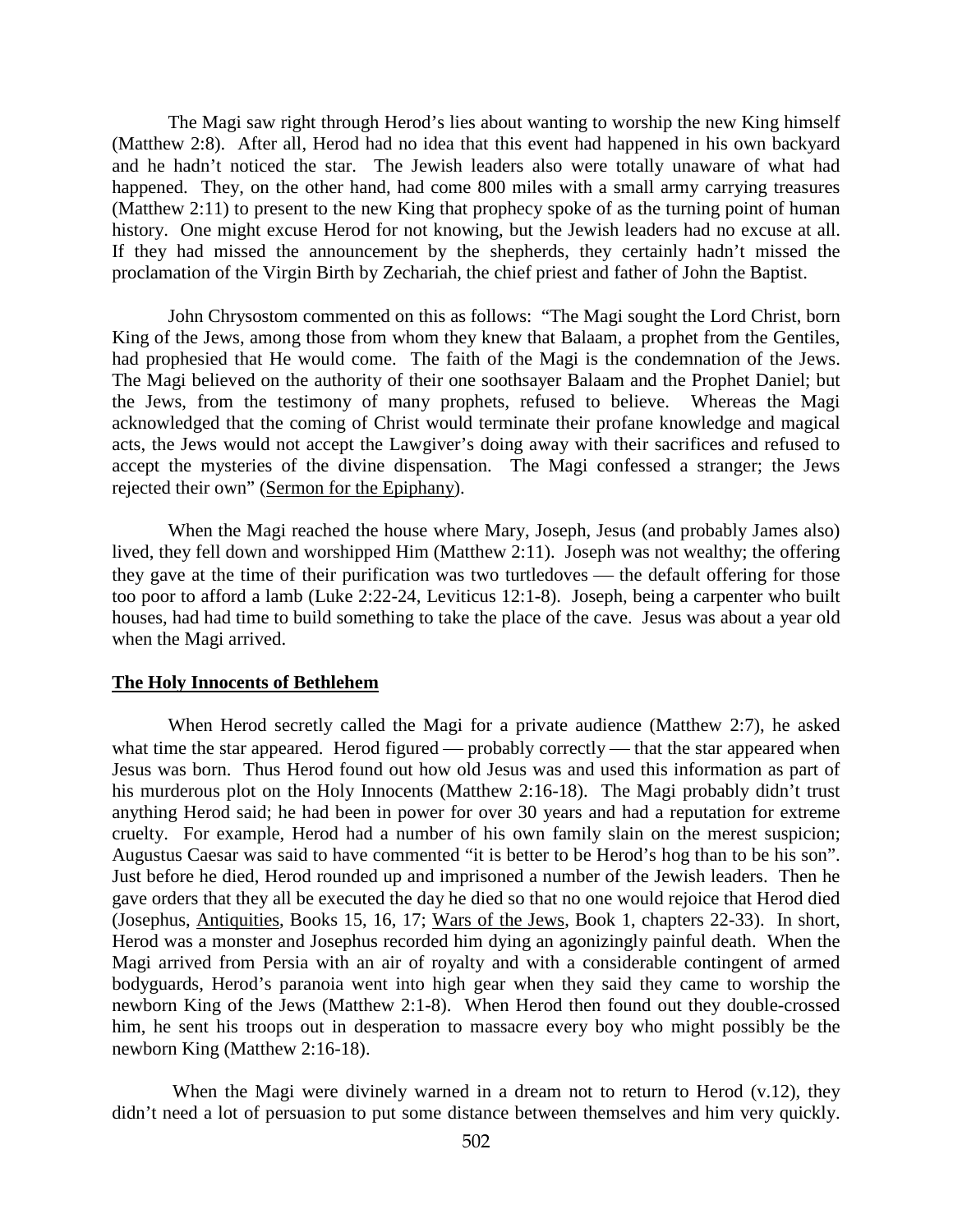So they left for their own country by another route (Matthew 2:12). When they departed, an angel appeared to Joseph in a dream saying, "Arise and take the child and His mother, and flee to Egypt, and remain there until I tell you; for Herod is going to search for the child to destroy Him. And he arose and took the child and His mother by night and departed for Egypt; and was there until the death of Herod" (Matthew 2:13-15).

Just as Joseph, Mary, Jesus and James left for Egypt, Herod went on a rampage. "When Herod saw that he had been tricked by the Magi, he became very enraged. He sent and slew all the male children who were in Bethlehem and in all its vicinity from two years old and under, according to the time which he had ascertained from the Magi" (Matthew 2:16). According to tradition, Jesus was about one year old when the 14,000 innocent children were massacred.

In connection with this slaughter, Matthew quoted a prophecy of Jeremiah, "A voice was heard in Ramah, lamentation, weeping, and great mourning; Rachel weeping for her children, refusing to be comforted because they are no more" (Matthew 2:18, Jeremiah 31:15). Rachel was the wife of Jacob and mother of Joseph and Benjamin. Rachel had been barren for a long time prior to Joseph's birth and had given her maid to her husband because of her barrenness; her children were very important to her (Genesis 30:1-8). As Jacob and his family were traveling back to Canaan from Mesopotamia, Rachel gave birth to Benjamin just before they arrived in Bethlehem. Rachel died in childbirth and was buried there (Genesis 35:16-20). Later, when the promised land was divided among the twelve tribes of Israel, Rahma along with Bethel, Jerusalem and Bethlehem were among the cities within the land allocated to the tribe of Benjamin (Joshua 18:21-28).

Thus, the prophecy of Jeremiah goes beyond the weeping of the mothers of the slaughtered children; even Rachel, herself, was weeping inconsolably. One might object that Rachel had been dead for c. 1800 years; how could she weep? To understand this, one needs to understand the Lord's viewpoint concerning who's dead. As proof of the Resurrection the Lord had quoted a much-used passage, "I am the God of Abraham, the God of Isaac and the God of Jacob. God is not the God of the dead but of the living" (Matthew 22:32). If Jacob is not dead, neither is Rachel.

The heartless slaughter of all these children raises another issue: How could a loving God allow this tragedy to happen? After all, the Lord had said that a sparrow doesn't even fall to the ground apart from the Father's will and that the very hairs of our head are numbered (Matthew 10:29-30). So He knew what was going on!

John Chrysostom addressed this issue at length: "Although there are many people that injure (others), yet there is not so much as one that is injured. That which we may suffer unjustly from any one, it speaks either to the doing away of our sins, God so putting the wrong to our account, or it goes to the recompense of rewards".

"To be clearer, let us use an illustration. Consider a certain servant who owes his Master a lot of money, and suppose that this servant has been spitefully used and robbed by unjust men. If it had been in the Master's power to stop the plunderer and He didn't, but instead He credited what was taken toward the servant's debt, has the servant been injured? By no means! What if the Master credits the servant more than he lost? Has he not gained in the process?"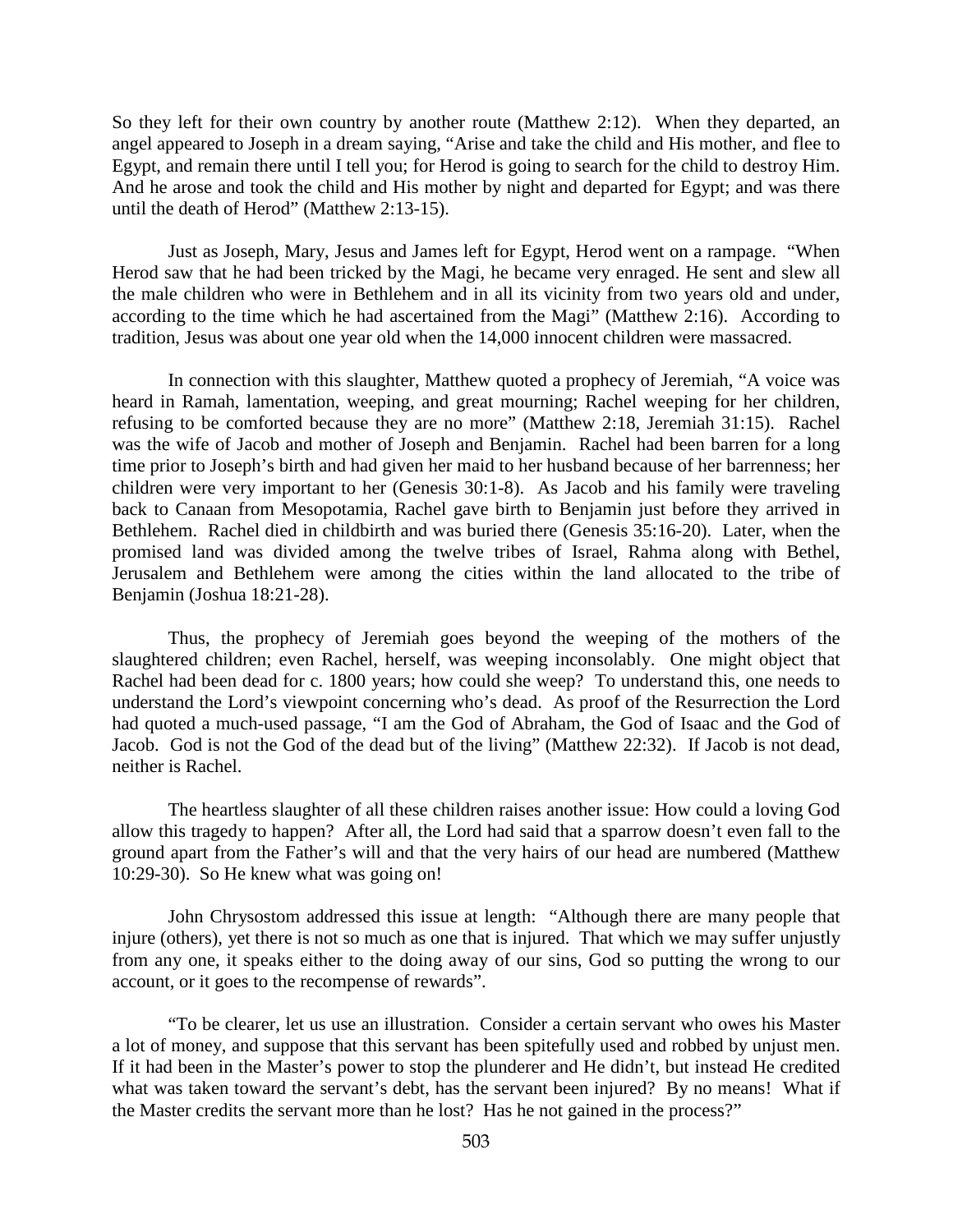Chrysostom gave several other illustrations. "Remember David, as a fugitive from Absalom, came upon Shimei, a relative of Saul. Shimei followed David as he went along cursing him continually, throwing stones at him and reviling him, trampling on his afflictions as being well deserved". David's captains wanted to "cut off this dead dog's head". But David forbid it saying: "Let him alone and let him curse; perhaps the Lord will look upon my affliction and return good to me instead of his cursing this day" (2 Samuel 16:5-12).

Quoting David again, "Look upon my affliction and my trouble, and forgive all my sins. Look upon my enemies, for they have been multiplied, and they have hated me with unjust hatred" (Psalm 25:18-19 LXX). "And Lazarus again for the same cause enjoyed comfort having in this life suffered innumerable evils (Luke 16:20-25). They therefore who are wronged are not wronged at all if they bear nobly all that they suffer. Rather they gain even more abundantly whether they are disciplined by God or scourged by the devil" (Homily IX on Matthew 2).

With regard to the 14,000 children slaughtered in Bethlehem, the Church has referred to them as The Holy Innocents and has counted them among the martyrs. Chrysostom stated in another place: "Nothing is holier than the tongue, which, in evils, gives thanks to God. Truly in no respect does it fall short of that of martyrs; both are alike crowned. For over the martyr stands the executioner to force one to deny God by blasphemy. In the other case, the devil stands over one torturing him with executioner thoughts, darkening him with despondency. If then, one bears his grief and gives thanks, he has gained a crown of martyrdom. If her little child is sick and her mother still gives God thanks, this is a crown for her. What torture is so bad that despondency is not worse? Still it does not force her to vent any bitter word. If the child dies and again she gives thanks for the time spent, she had become a daughter of Abraham. She didn't sacrifice with her own hand, yet she was pleased with the sacrifice, which is the same thing. She felt no indignation when the gift was taken away" (Homily VIII on Colossians 3).

Christ had said, "Whoever desires to save his life will lose it, but whoever loses his life for My sake will find it" (Matthew 16:25). "For whoever does not bear his cross and come after Me cannot be My disciple" (Luke 14:27).

Most of the martyrs didn't go out of their way to put themselves in harm's way and seek martyrdom. They just couldn't avoid it and faced it courageously and head-on. The Holy Innocents didn't seek to die in their Lord's place, but that's what they did. "Their Lord knows what they might have achieved in terms of good works had they lived. For this reason, He laid up for them no small reward" (Homily IX on Matthew 2).

**Growing up in the Desert:** At the same time that Jesus left for Egypt with Joseph, Mary and Joseph's son James (Matthew 2:13-15), Zechariah sent Elizabeth out into the desert with the toddler John. Herod had suspected that John was the child the Magi were searching for and gave instructions to his troops to show him and his parents no mercy. When Zechariah wouldn't tell where John was hiding, the soldiers murdered him right in front of the Temple where he was serving. Zechariah's blood left permanent stains in the marble paving as a reminder of the treachery of the Pharisees (Velimirovic, Prologue June 24). Thirty two years later, Jesus spoke to the scribes and Pharisees, "that on you may come all the righteous blood shed on the earth, from the blood of righteous Abel to the blood of Zechariah, son of Berechiah, whom you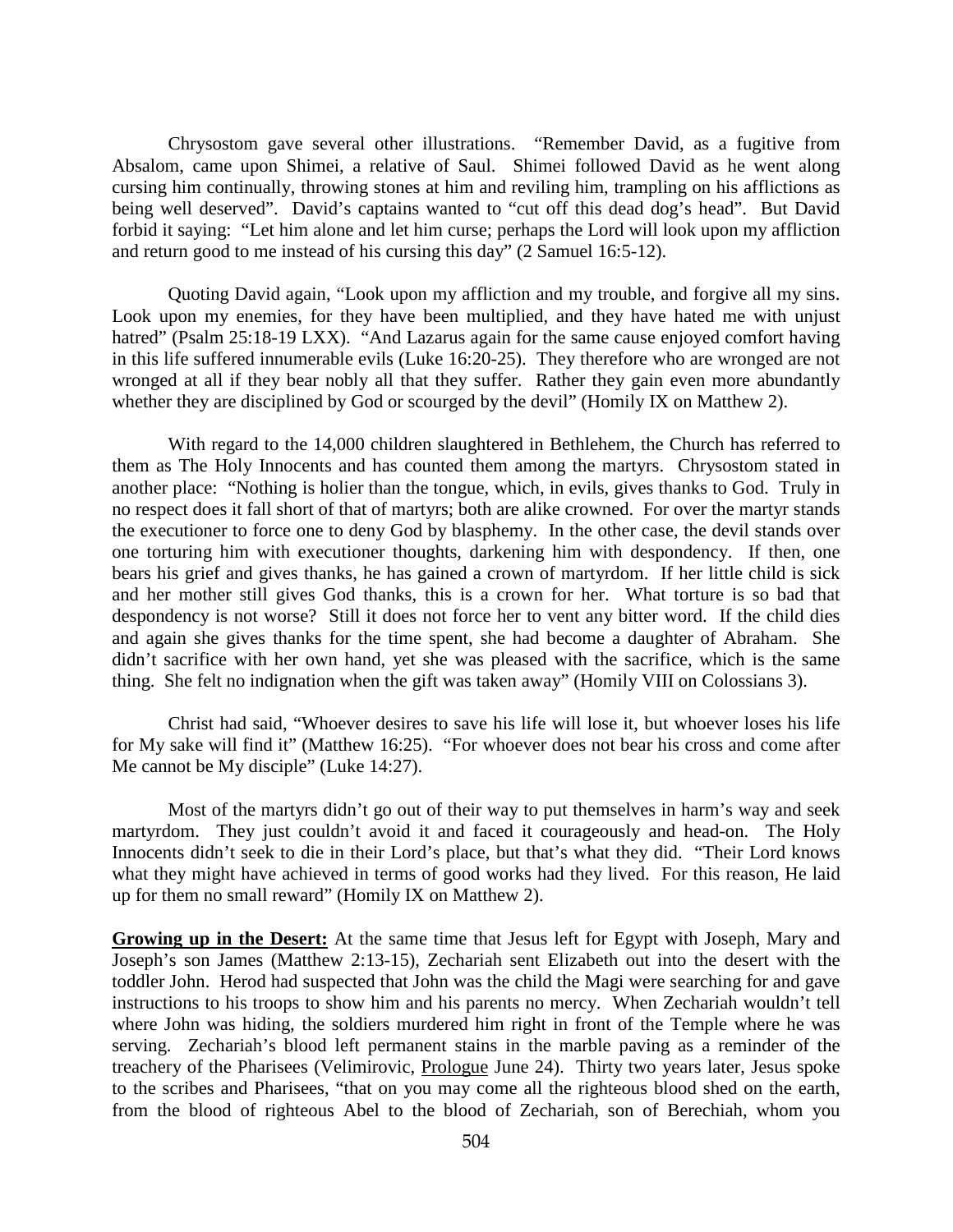murdered between the Temple and the Altar" (Matthew 23:35). Not only was Jesus accusing them of the murder of His uncle Zechariah, but also he was calling them sons of Cain!

When Elizabeth took John to the desert (or the Wilderness of Judah just west of the Dead Sea, see Matthew 3:1) they hid in a cave during the massacre. Forty days after Zechariah's death, Elizabeth (who was in her mid 70's) also died leaving the toddler John alone in the wilderness. According to tradition, John was fed and guarded by angels until his public appearances almost 30 years later (N. Velimirovic, Prologue, September 5.)

This may have a lot to do with why John was received so strongly for several reasons. First, John was not the only one to come out preaching some message. According to Gamaliel, Theudas in the First Century BC and then Judas of Galilee about the time of the birth of John rose up claiming to be somebody. But they were killed and their followers were scattered (Acts 5:35-37). Secondly, John was not the only one living in the Wilderness of Judah. Much excavation has been done on monastic communities in that area, where the most famous of these is the site of the discovery of the Dead Sea Scrolls, which showed much activity back to c. 100 BC. Thirdly, when one considers the public expectation of John from his remarkable birth from a barren woman, and his father's muteness, there were extremely high expectations of what John would do.

Fourthly, when John began his public appearances, he is not recorded as performing any miracles (John 10:41). He could have done so since he came in the spirit and power of Elijah (Luke 1:17), but that was not his focus. However, if John had been raised and guarded by angels and everyone knew it (since that area was well traveled), then everyone would definitely start listening when John began speaking. John's message was one of an eyewitness account of the Kingdom of God due to the circumstances of his upbringing and the continuous presence of the angels.

As John grew up, he "became strong in spirit" (Luke 1:80). He was filled with the Holy Spirit from his mother's womb (Luke 1:15) and did not drink wine or strong drink at all. This means he was a Nazirite similar to Samson (Judges 13) and the Prophet Samuel (1 Samuel 1), both of whom were also born to barren women. A Nazirite vow separated the individual to a monastic-like life for a period of service to the Lord. During his vow he neither cut his hair nor ate anything made from grapes (Numbers 6). Most Nazirite vows lasted less than three months; the Apostle Paul took Nazirite vows often (Acts 18:18, 21:23-25).

John was described as dressed in camel's hair with a leather belt (Matthew 3:4). Clothing made of camel's hair or goat's hair (sometimes called sackcloth) was similar to burlap today and was very scratchy and uncomfortable (compare Matthew 11:7-8). People sometimes wore this kind of clothing during times of mourning or repentance. John was doing both: mourning the sins of Israel and calling for her repentance. John's food (Matthew 3:4) was described as locusts and wild honey. Locusts are among the kosher foods listed in Leviticus 11 and John's diet was very similar to a modern Orthodox fast that is used four times during the year. John and his disciples were also described as fasting often (Matthew 9:14).

In the following centuries, many monasteries were constructed in the Wilderness of Judea and farther south into the Sinai Peninsula, especially near Mt. Horeb and Mt. Sinai. Many of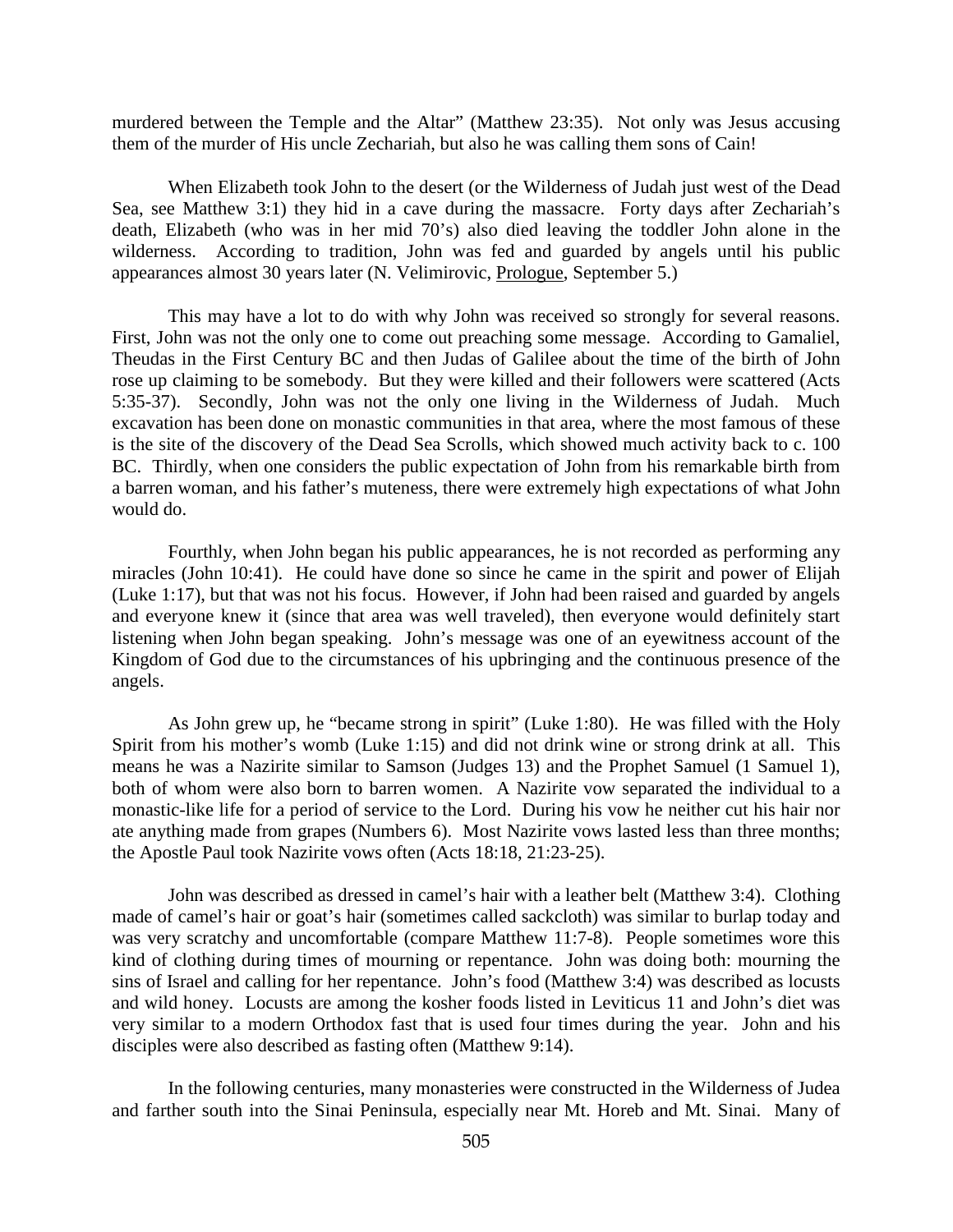these were destroyed during the Moslem conquest of the 6th and 7th centuries, but some survived intact. Others have been rebuilt and more are currently being excavated. The entire issue of Biblical Archaeology Review Sept./Oct. 1995 is devoted to these desert monasteries.

## **JOHN'S MINISTRY**

**Old Testament Readings for the Feast Days of John:** There are two sets of Old Testament Readings for the Feast Days of John, one set for his nativity, and the other set for all the other Feast Days, according to the Table below:

|                         | <b>John's Nativity, June 24</b>          | <b>All Other Feast Days</b>                 |
|-------------------------|------------------------------------------|---------------------------------------------|
| 1 <sup>st</sup> Reading | Genesis 17:15-17, 19; 18:11-14; 21:1-2,  | Isaiah 40:1-3, 9; 41:17-18; 45:8; 48:20-21; |
|                         | 4-8                                      | 54:1                                        |
| $2nd$ Reading           | Judges 13:2-8, 13-14, 17-18, 21          | Malachi 3:1; Mark 1:2; Malachi 3:1-3, 5-7,  |
|                         |                                          | $12, 18, 17; 4:4-6$                         |
| $3rd$ Reading           | Isaiah 40:1-3, 9; 41:17-18; 45:8; 48:20- | Wisdom 4:7, 16-17, 19-20; 5:1-7             |
|                         | 21:54:1                                  |                                             |

Each of these Readings speaks of John's message and his role as the Forerunner. The Readings from Genesis give a summary of the birth of Isaac by a barren woman, Sarah, when she was about 90 years old (Genesis 17:17). Similarly John was born to Elizabeth in her old age (Luke 1:36) when she was in her 70's. Nothing is impossible for the Lord (Genesis 18:14).

The Readings from Judges describe the circumstances surrounding the birth of Samson, who was also born of a barren woman. Like Samson, John was a Nazirite from the womb to the day of his death (Judges 13:7, Luke 1:15). The Nazirite vow of the Old Testament (Numbers 6) was the predecessor of the monastic vow of the New Testament.

The Readings from Isaiah describe what John was to do. For example:

- A voice crying in the wilderness: Prepare the way of the Lord (Isaiah 40:3, Mark 1:3).
- Say to the cities of Judah: Here is your God! (Isaiah 40:9)
- Water will flow in the desert (Isaiah 41:17-18). This speaks of three things: John's baptism (Mark 1:4), the coming of the Holy Spirit (John 7:37-39), and the blossoming of monastic communities in the desert in the  $3<sup>rd</sup>$  Century.
- Water will come from the Rock (Isaiah 48:20-21), which is Christ (1 Corinthians 10:4).
- Godliness and righteousness will abound (Isaiah 45:8, Luke 3:8-14).
- The sons of the desolate one will be more numerous than the sons of the married woman (Isaiah 54:1, Galatians 4:27-28). This contrasts the New Jerusalem with those who refused to accept Christ.

The Readings from Malachi give more descriptive details to John's work.

- He was to be the Lord's messenger or angel to prepare the way before Him (Malachi 3:1, Mark 1:2).
- He was to act as a smelter and purifier of silver (Malachi 3:3, 12, 18). This imagery has been used often by the Church Fathers to refer to the burning away of our sins through repentance.
- Repentance to escape judgment was John's message (Malachi 3:5-7, Luke 3:7-14).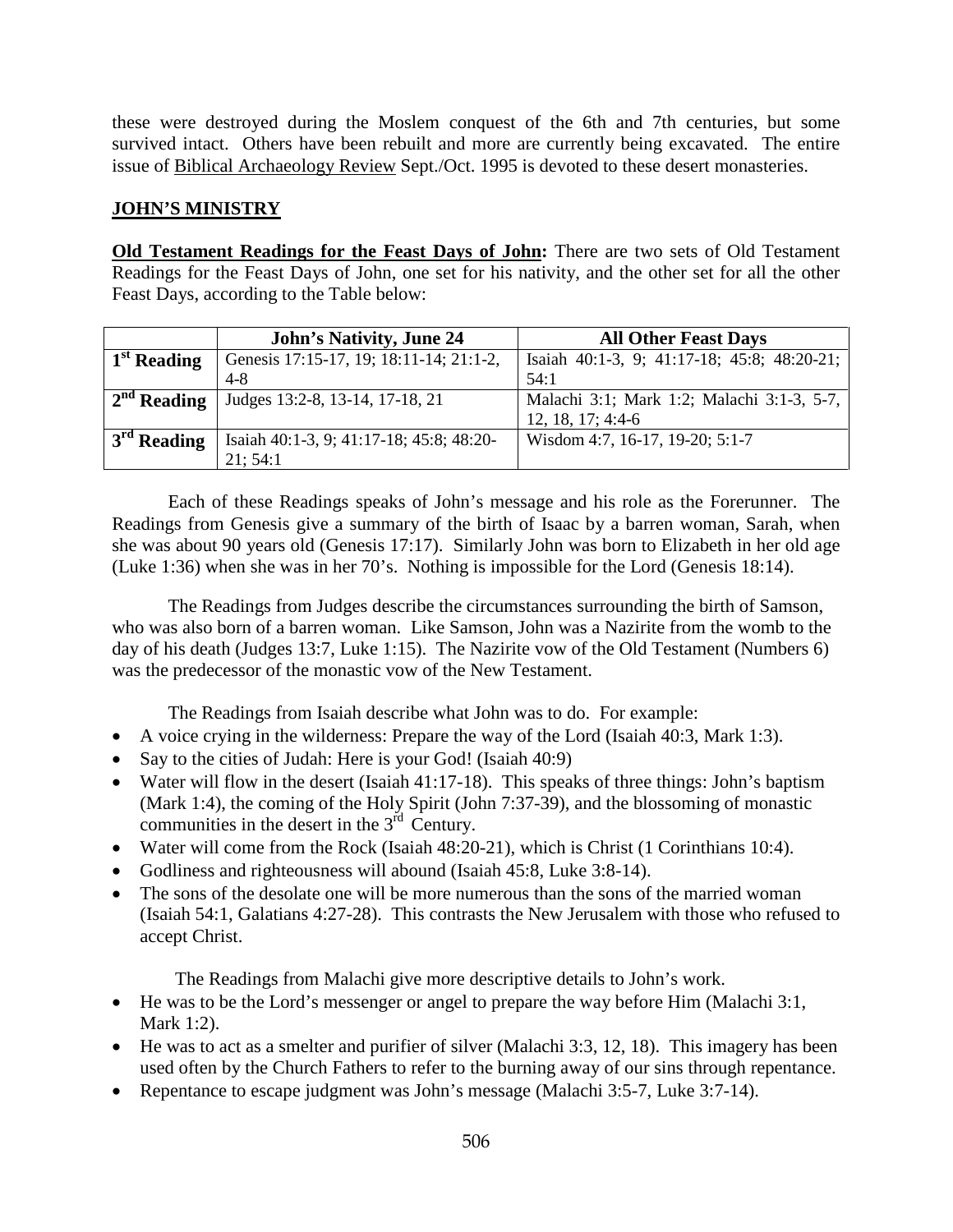• Coming in the spirit and power of Elijah, John turned the hearts of the people (Malachi 4:4-6, Matthew 11:13-15, 17:10-13)

**His Message:** Before John's birth, the Archangel Gabriel quoted Malachi 4:5 to Zechariah (Luke 1:17). The complete text from Malachi is, "Behold, I am going to send you Elijah the Prophet before the coming of the great and terrible day of the Lord. And he will restore the hearts of the fathers to their children and the hearts of the children to their fathers lest I come and smite the land with a curse." Gabriel added that this was to make ready a people prepared for the Lord.

John began his ministry in the region around the Jordan (that is, just north of the Dead Sea) preaching a baptism of repentance for the remission of sins (Luke 3:4). All the Old Testament prophets issued a call to repentance also. And included in the Old Testament purification rites was washing in clean water. But Old Testament remission of sins was by blood sacrifice, not by water. Water just cleaned up the person to qualify him to offer the sacrifice. John was thus preparing the people to worship God in spirit and truth (John 4:23-24) where there would be no Temple to offer animal sacrifices at. The content of what John said can be broken down as follows:

- ο Repent, the Kingdom of Heaven is at hand (Matthew 3:2)
- ο Be baptized with confession of sins (Matthew 3:5-6, Luke 3:7, Mark 1:4-5)
- ο Clean up your life (Luke 3:10-14)
- ο Messiah is coming (Matthew 3:11-12, Mark 1:7-8, Luke 3:15-17)

John's message really struck a resonant chord and everyone was coming to him to be baptized (Matthew 3:5, Mark 1:5). Even the scribes and Pharisees came out to be baptized. [Could the Apostle Paul have been among them?] These were the same people and their descendants who had orchestrated the murder of his father, Zechariah, about 30 years earlier. To them, John said, "Brood of vipers! Who warned you to flee from the wrath to come?" (Matthew 3:7) John went on to tell them to bring forth fruit in keeping with their supposed repentance and that the ax is already laid to the root of the trees that don't bear fruit. They will be cut down and thrown in the unquenchable fire (Matthew 3:8-12). And John refused to baptize them (Luke 7:30).

In iconography, John is pictured as having wings like an angel. This is a reference to Malachi 3:1 (quoted in Matthew 11:10, Mark 1:2, Luke 7:27) "Behold, I am going to send my messenger (literally angel), and he will clear the way before Me."

**John's Methods:** John was a very humble man who knew his place. He stated, concerning Jesus, that he was not worthy even to carry or untie Jesus' sandals (Matthew 3:11, Mark 1:7, Luke 3:16). John stated that while he baptized with water, the One coming after him who was mightier than him would baptize with the Holy Spirit and with fire (Matthew 3:11, Mark 1:7-8, Luke 3:16-17, Acts 2:2-4). John stated that he is but the friend of the Bridegroom (i.e. Jesus) who stands by and hears Him and greatly rejoices because of the Bridegroom's voice. This was John's joy and he stated "He must increase but I must decrease" (John 3:29-30).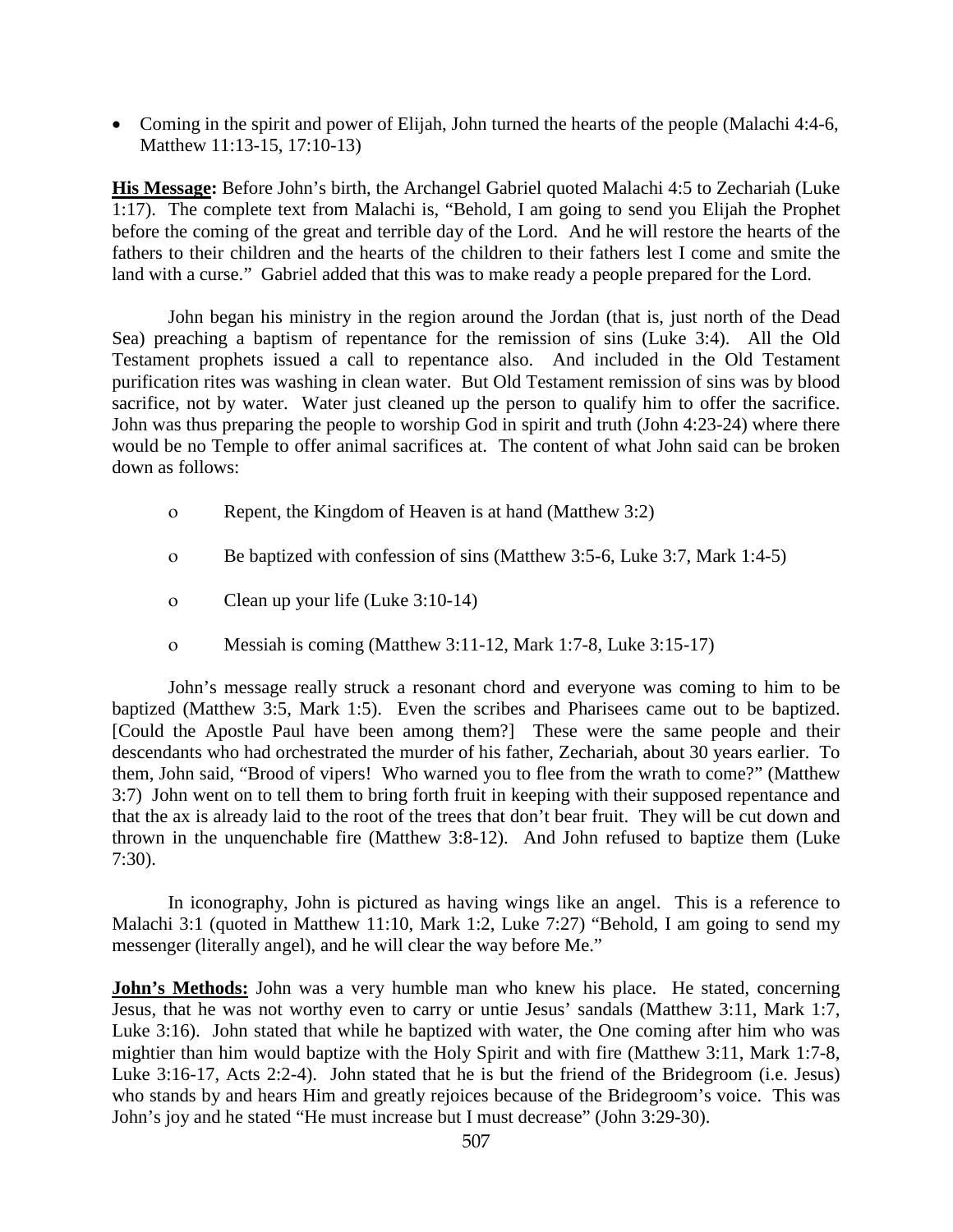In this regard, John pointed out Jesus, "Behold! The Lamb of God who takes away the sin of the world!" (John 1:29, 36). When John did this, some of his devoted followers began to follow Jesus instead. Among those doing so were Peter, Andrew, James and John Zebedee, Philip and Nathanael from among the Twelve, plus many others (John 1:36-45).

Jesus' relationship with many of His Apostles developed out of their relationship to John the Baptist. For example, from John 1:35-40, two of John the Baptist's disciples was Andrew and the Apostle John. By implication, Peter and James were John's disciples also. When John the Baptist pointed out Jesus as "the Lamb of God" (John 1:29, 36), Andrew and John got their brothers and began following Jesus (John 1:37-41). At this point, they recognized Jesus as Messiah (John 1:41), but Jesus had not called them as Apostles yet. That didn't occur until several months after they had left following John the Baptist.

At the time of Jesus' calling of the above four Apostles, John the Baptist had just been put in prison by Herod (Matthew 4:12). John spent over a year in prison before being beheaded (Matthew 14:1-12; Mark 6:14-29; Luke 9:7-9). During John's imprisonment, Jesus' public ministry began to grow considerably and John even inquired about the details from prison (Matthew 11:2-6, Luke 7:18-23). John the Baptist's message, however, continued to spread due to the zeal of his other followers. For example, John the Baptist was imprisoned in 27 AD. Yet twenty six years later (in 53 AD), at the beginning of Paul's Third Missionary Journey, Apollos came to Corinth preaching the baptism of John the Baptist (Acts 18:23-28). Paul came across twelve other followers of John in Ephesus (Acts 19:1-7). Apollos had been one of the original Seventy sent out by the Lord (Luke 10:1-24). But he had apparently gone back home to Alexandria before Pentecost when the Holy Spirit was given. He hadn't yet heard of the Holy Spirit (along with the 12 others) in 53 AD when Paul, Aquila and Priscilla updated them. This indicates that John the Baptist's impact was substantial in order for his message to continue 25 years after his death.

John Chrysostom noted that Jesus did not begin His public ministry in earnest until John the Baptist was put in prison by Herod (Matthew 4:12-17; John 4:1). The importance of this was to defuse the criticism of the Pharisees who said that Jesus bore witness only of Himself (John 8:13). This was not true; John had borne witness to Him earlier (John 1:29, 36; 3:26-36). While John did not perform any miracles (John 10:41), Jesus did many, thus confirming John's words (John 5:36, 10:25, 10:38). Jesus began preaching the good news (i.e. Gospel), not mentioning the ax and a tree cut down (Matthew 3:9-10), the sitting (Matthew 25:31), the threshing floor and unquenchable fire (Matthew 3:12) until later (Homily XIV on Matthew 4).

John most likely had a loud voice that carried well outdoors. Not everyone can speak to 5000 men plus women and children outdoors and still be heard over the disruptive noise of squirming children as Jesus did (Matthew 14:13-21). John probably had a similar kind of "presence" when he spoke.

John was also very outspoken. To call the religious leaders of his day a bunch of snakes and tell them they were going to hell took courage (Matthew 3:7-12, Luke 3:7-9). John did not confine his outspokenness to religious leaders. He also publicly criticized Herod Antipas the Tetrarch (the son of his father's murderer) for the incest of marrying his brother Philip's wife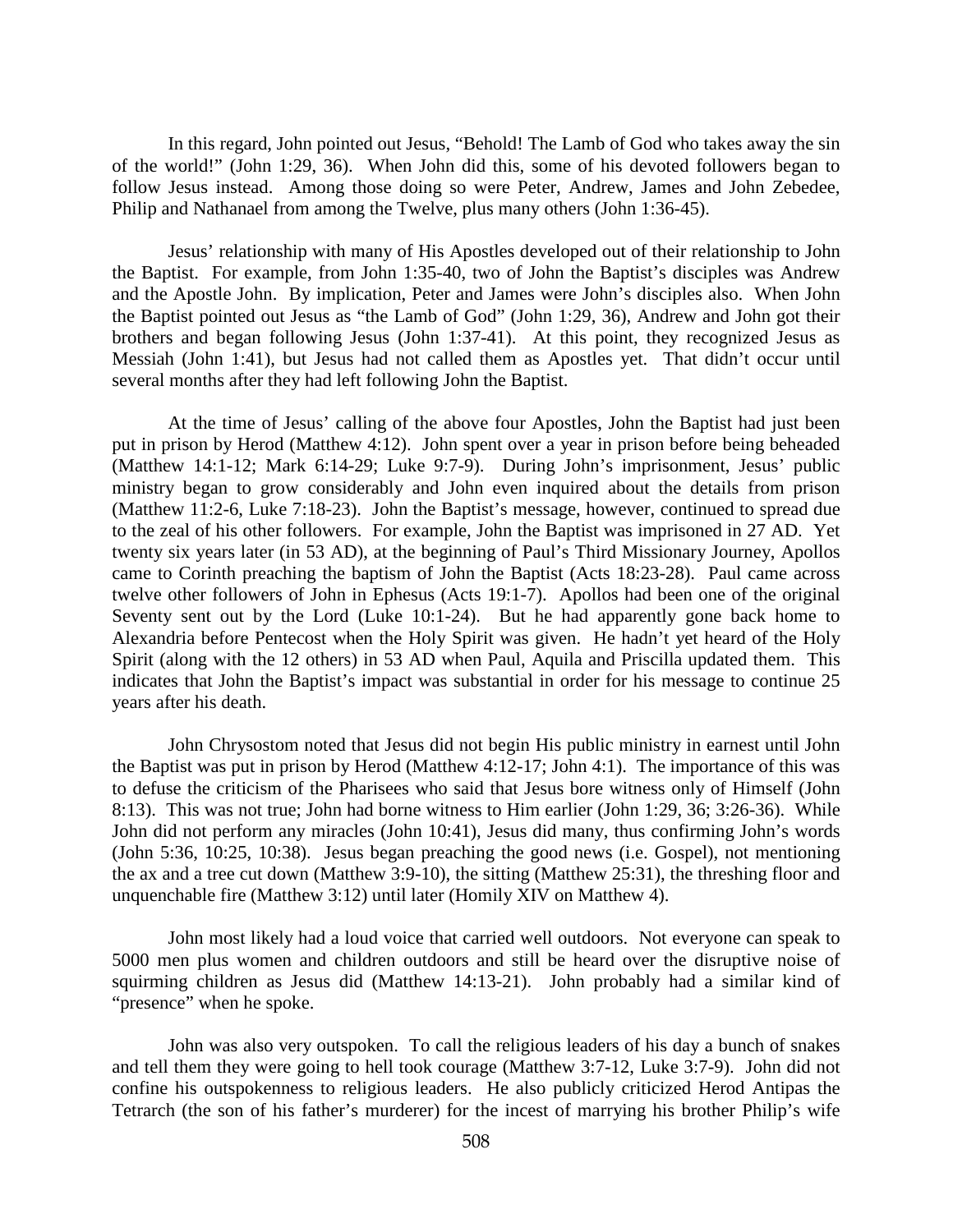Herodias (Matthew 14:3-4). This landed John in prison where Herodias later arranged to have John beheaded and his head brought to her party on a platter (Matthew 14:6-11). According to tradition, John then continued his announcement of the coming of Messiah to souls in Hades, and John is considered a forerunner there as well as on earth. After John was beheaded, his disciples buried his body (Matthew 14:12) while Herod had his head thrown in the local garbage dump outside the city. Joanna (the wife of Chuza, Herod's steward) who was later one of the Myrrh-Bearing women and who contributed to the support of Jesus' ministry, retrieved John's head during the night and secretly buried it in the Garden of Gethsemane (Velimirovic, Prologue, June 27).

To the people of his day, John was considered to be a prophet, and very much so. This is illustrated in the questions the chief priests and scribes posed to Jesus during the week before His crucifixion: "By what authority do you do all these things? Who is He who gave you this authority?" Jesus returned a question to them: "The baptism of John - was it from heaven or from man?" They reasoned among themselves that if they said "from heaven", Jesus would ask why they didn't believe him. But if they answered "from men, all the people will stone us, for they are persuaded that John was a prophet" (Luke 20:1-6). Not only did the people consider John to be a prophet, but also this belief was so strongly held that they would have stoned their religious leaders for blasphemy if they denied it.

Jesus confirmed what the people felt. He stated flatly that John the Baptist was the greatest of the prophets (Luke 7:24-28, Matthew 11:8-14). Yet Jesus went on to say that the least in the kingdom of God is greater than John (Luke 7:28). How is this so? Does this mean that Joe Nominal Christian, who may attend Church on Christmas and Easter, is greater than John the Baptist? Cyril of Alexandria had some things to say about this. "John, together with as many as preceded him, was born of woman; but they who have received the Faith are no more called the sons of women, but as the wise Evangelist says, are born of God. For to all that received Him (that is, Christ), He gave power to become the sons of God, even to those who believe on His Name. They have been born, not of blood, nor of the will of the flesh, nor of the will of man, but of God (John 1:12-13). For we have been born again to the adoption of sons, not of corruptible seed, but by the living and abiding Word of God (1 Peter 1:23). Those then who are not of corruptible seed, but on the contrary have been born of God, are superior to anyone born of woman (Commentary on Luke, Chapter 7).

Cyril also said that those born of women have earthly fathers, but we have Him who is above in heaven as our Father. And so we say in the Lord's Prayer, "Our Father, who art in heaven..." (Matthew 6:9-13, Luke 11:2-4). We have become partakers of the Divine Nature by being richly endowed with that Lordly and all-governing Spirit (1 Corinthians 6:15-20, 2 Corinthians 3:18). Even though we are inferior to those who have fulfilled the righteousness that is by the Law (inferior, that is, in righteousness of life), yet we who have received faith in Him are endowed with greater privileges. Although the blessed Baptist was thus great in virtue, yet he plainly confessed that he stood in need of holy baptism. For he said, speaking to Christ, "I need to be baptized by You" (Matthew 3:14). John would have had no need of holy baptism, nor would he have requested it, if there had not been in it something more and better than the righteousness that is by the Law.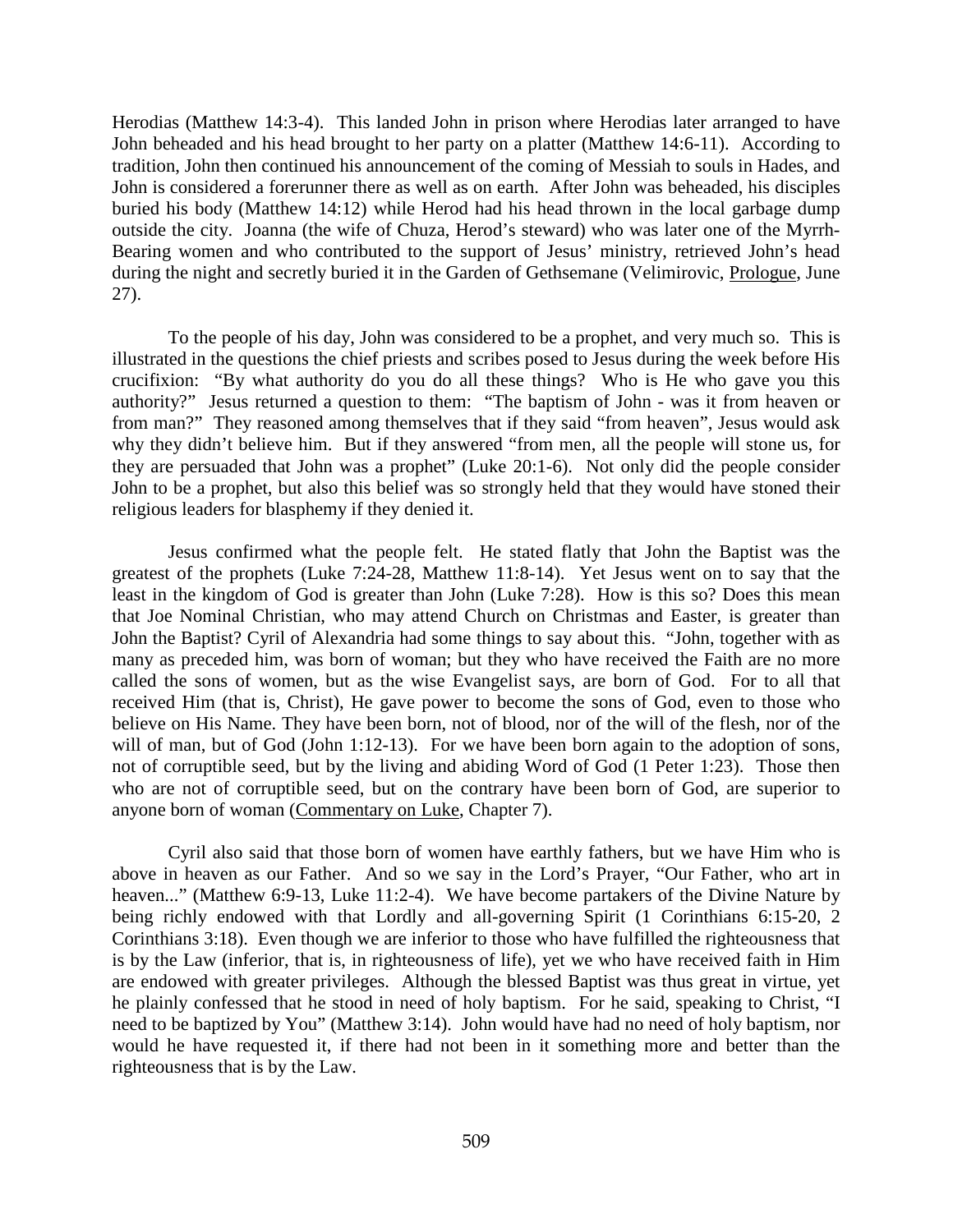"Christ, therefore, does not contend against the honors of the saints; nor is it His purpose to diminish and strip of their renown those holy men who had before attained victory. It is rather to prove that the Gospel mode of life is superior to the legal worship. And it is to crown with surpassing honors the glory of faith that we all may believe in Him" (Ibid.) To this we may add, "Blessed are those who have not seen and yet have believed" (John 20:29).

John Chrysostom had additional insight into Christ's statement "The least in the Kingdom of Heaven is greater than John". Because of John's exceeding greatness, there was a tendency for the multitudes to honor John above Christ. For the prophets had referred to John as an angel (Malachi 4:1), while the multitudes made light of Christ on numerous occasions, saying, "Is not this the carpenter's son?" (Matthew 13:55). They even called Him a glutton and a winebibber (Luke 7:34). While Chrysostom acknowledged Christ's words, "Among those born of women there has not arisen one greater than John" (Matthew 11:11), yet he pointed out that the least among the bodiless powers in heaven is greater than John (Hebrews 2:9). On the other hand, Christ is the object of worship of all the angels in heaven (Hebrews 1:6, Deuteronomy 32:43 LXX), and it was He who laid the foundation of the earth (Hebrews 1:10). So there can be no real comparison between the servants and the Master (Matthew 3:11), as John, himself, was quick to point out (Homily xxxvii on Matthew 11). Thus Chrysostom stated that the comparison between John and the least in the Kingdom of Heaven is between John and the angels, not between John and Joe Nominal Christian.

#### **THE BAPTISM OF JOHN**

John the Baptist was referred to by the Lord as the greatest of the Old Testament Prophets (Luke 7:28). As such, he came in the spirit and power of Elijah to "restore the hearts of the fathers to their children and the hearts of the children to their fathers lest I come and smite the land with a curse" (Malachi 4:5, Luke 1:17). In this context, "fathers" implies forefathers and "children" implies descendants, thus bringing the Faith back to what it was as received by Abraham, Isaac, and Jacob.

John preached a baptism of repentance for the remission of sins (Luke 3:3). All the Old Testament Prophets also issued calls for repentance. But their calls for repentance focused people back to the Old Testament rituals where remission of sins was by blood sacrifice, not by water (Leviticus 4:20, Deuteronomy 21:8). Old Testament purification rites required those who offered sacrifices to wash in clean water beforehand; but water just cleaned up the person to qualify him to offer the sacrifice (Exodus 29:4, Leviticus 8:6, Exodus 19:10-15, Exodus 30:18- 21).

Jesus later spoke about how true worshipers must worship the Father in spirit and truth (John 4:23-24). Later in 70 AD, with the destruction of the temple in Jerusalem, people had no alternative. John alluded to this during his baptisms when he said, "Even now, the ax is laid to the root of the trees. Therefore every tree which does not bear good fruit is cut down and thrown into the fire" (Luke 3:8-9).

In iconography, John is pictured as having wings like an angel. This is a reference to Malachi 3:1 (quoted in Matthew 11:10, Mark 1:2, Luke 7:27): "Behold, I am going to send my messenger (literally angel), and he will clear the way before Me".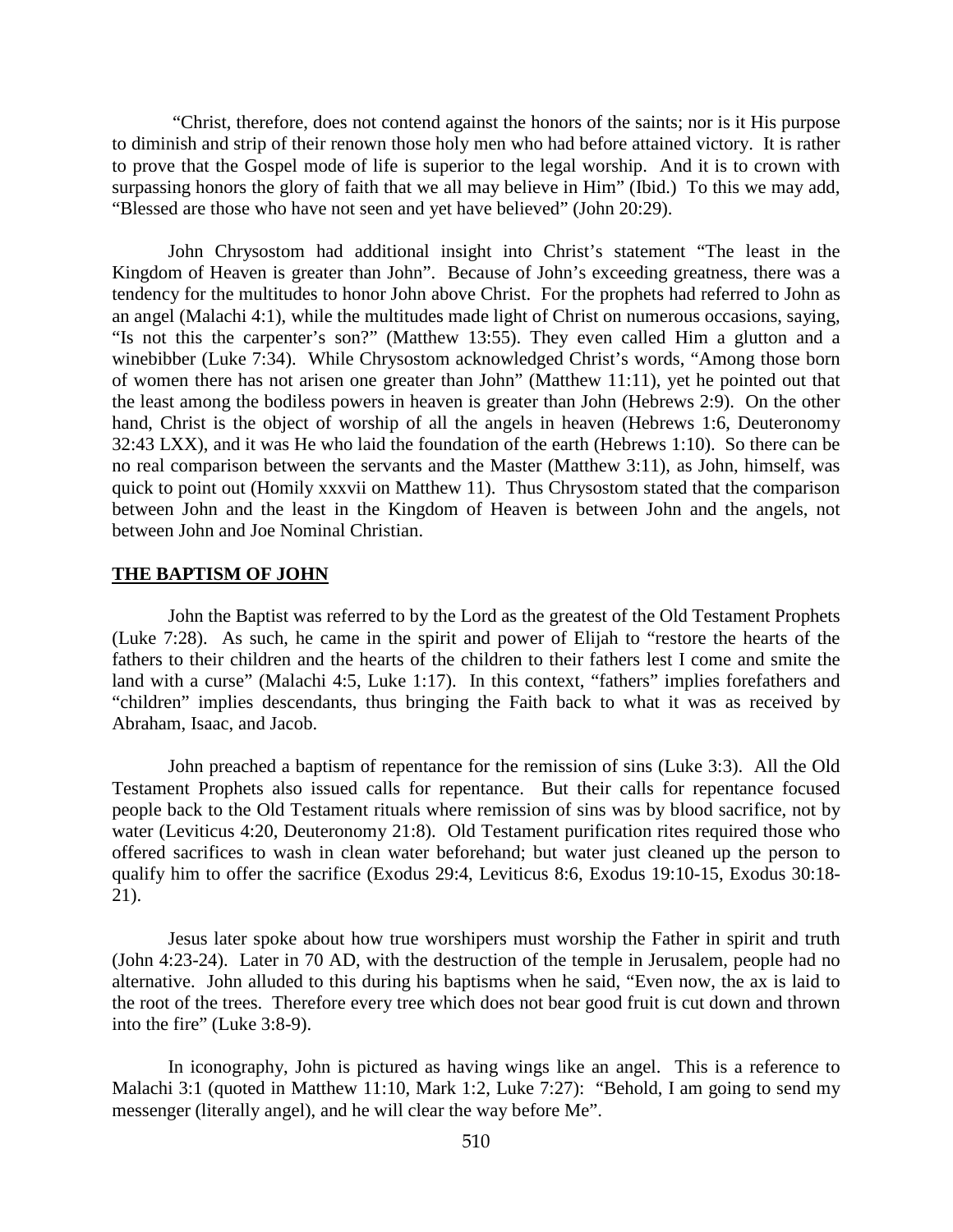To understand the impact of John's baptisms, one can look at the effects a generation after his death. In the Epistle lesson for Epiphany (Acts 19:1-8), Luke tells us about Apollos and twelve others in and around Ephesus that were "fervent in spirit" and who taught accurately the things of the Lord even though they knew only the baptism of John (Acts 18:24, 25; 19:1-3). This occurred at the beginning of Paul's Third Missionary Journey, or c. 53 AD, which was 25 years after the death of John. According to tradition (N. Velimirovic, Prologue, Sept. 10), Apollos of Alexandria had been a member of the Seventy that Jesus sent out two by two to heal the sick and cast out demons (Luke 10:1-20). He had been instructed in the way of the Lord (by John) and was an eloquent man and mighty in the Scriptures (Acts 18:24-25).

After Apollos spoke boldly in the synagogue, Aquila and Priscilla (also of the Seventy) "took him aside and explained the way of God more accurately" (Acts 18:26). A similar situation occurred with the other twelve; they hadn't heard that there was a Holy Spirit (Acts 19:2). Apollos and his twelve co-workers had apparently been out of town at Pentecost and had missed the giving of the Holy Spirit (Acts 2:4, 38)! For John's followers to be this zealous long after his death indicates the enormous impact of his life.

To the people of his day, John was more than just a baptizer and was considered to be a prophet, and very much so. This is illustrated in the questions the chief priests and scribes posed to Jesus during the week before His crucifixion. They asked, "By what authority do you do all these things? Who is He who gave you this authority?" Jesus returned a question to them: "The baptism of John - was it from heaven or from man?" They reasoned among themselves that if they said "from heaven", Jesus would ask why they didn't believe him. But if they answered "from men, all the people will stone us, for they are persuaded that John was a prophet" (Luke 20:1-6). Not only did the people consider John to be a prophet, but also this belief was so strongly held that they would have stoned their religious leaders for blasphemy if they denied it.

Jesus confirmed what the people felt. He stated flatly that John the Baptist was the greatest of the prophets (Luke 7:24-28, Matthew 11:8-14). John was filled with the Holy Spirit from his mother's womb (Luke 1:15). And just as John prepared the people of his day with baptism, so the spirit of his message prepares us for baptism today. We all need to keep coming back to the four points of his message illustrated earlier, especially new comers to the faith:

- Repent, the Kingdom of Heaven is at hand
- Be baptized with confession of sins
- Clean up our lives
- Messiah is coming.

But the baptism of John was incomplete. In Paul's words: "John baptized with a baptism of repentance, saying to the people that they should believe on Him who would come after him; that is, on Christ Jesus (Acts 19:4). John said the same thing: "I indeed baptize you with water; but One mightier than I is coming, whose sandal strap I am not worthy to loose. He will baptize you with the Holy Spirit and fire" (Luke 3:16).

Hippolytus, referring to John's statement, "I am not the Christ" (John 1:20) said that John was saying: "I am the servant, and not the Lord; I am the subject, and not the King; I am the sheep, and not the shepherd; I am a man, and not God. By my birth, I loosed the barrenness of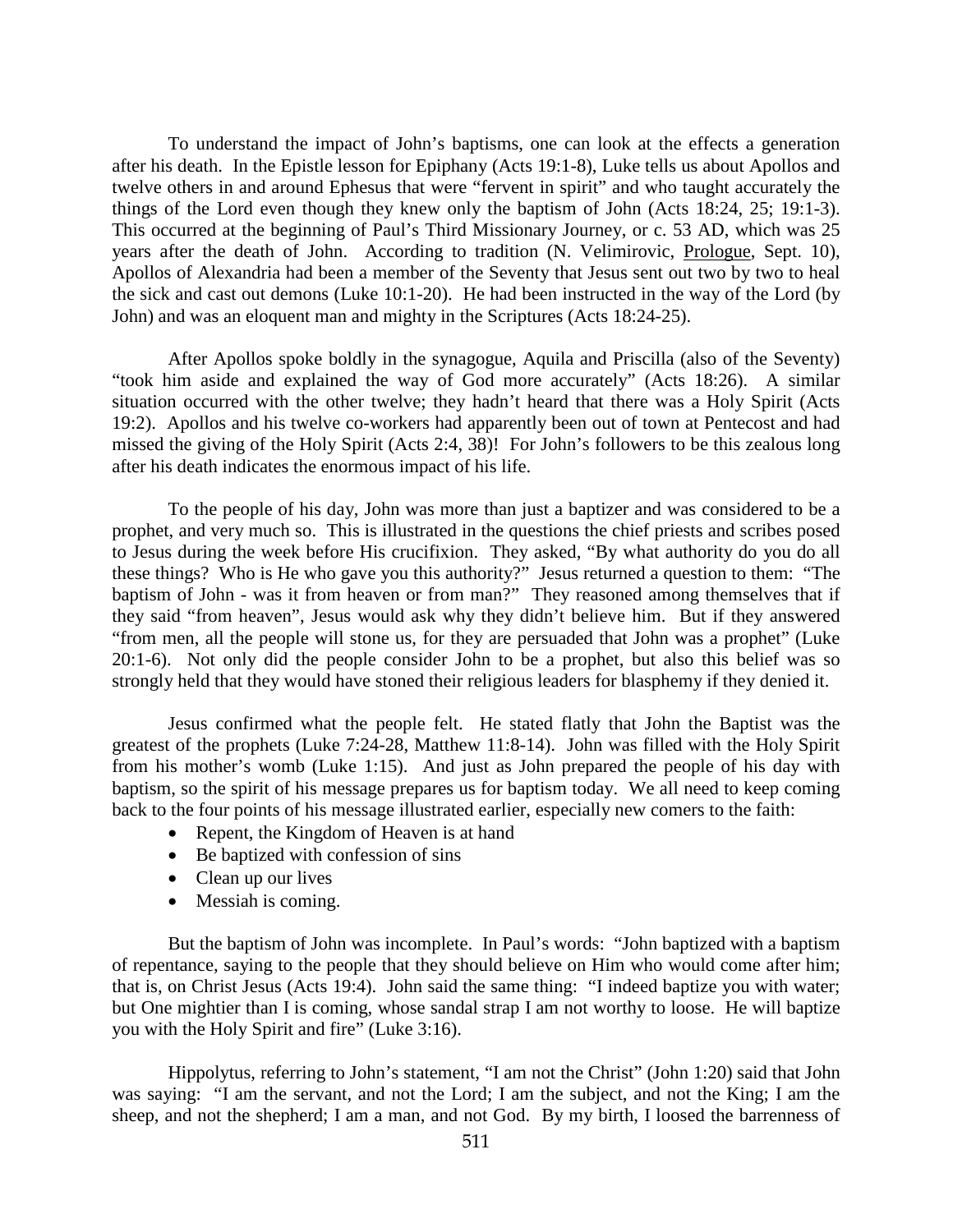my mother; I did not make virginity a mother. I was brought up from beneath; I did not come down from above. I bound the tongue of my father (Luke 1:20); I did not unfold Divine Grace. I was known by my mother, and I was not announced by a star (Matthew 2:9). I am worthless, and the least; but "after me there comes One who is before Me" (John 1:27). He is after me, indeed, in time, but before me by reason of the inaccessible and unutterable light of Divinity. "There comes One mightier than I, whose shoes I am not worthy to bear. He shall baptize you with the Holy Spirit and with fire" (Matthew 3:2). I am subject to authority, but He has authority in Himself. I am bound by sins, but He is the Remover of sins. I apply the Law, but He brings Grace to light. I teach as a slave, but He judges as the Master. I have the earth as my couch, but He possesses heaven. I baptize with the baptism of repentance, but He confers the gift of adoption. Why do you give attention to me? I am not the Christ" (Discourse on the Theophany, 3).

#### **The Baptisms Performed by Jesus**

Following Jesus' baptism by John, both Jesus and John were performing baptisms at the same time (John 3:22-23). Some of John's disciples were concerned that Jesus was baptizing more people than John (John 3:25-26, 4:1-2). John considered himself "the friend of the bridegroom who rejoices because of the bridegroom's voice" (John 3:29). "He must increase, but I must decrease" (John 3:30).

John testified of Jesus: "He who comes from heaven is above all. He who has received His testimony has certified that God is true. For He whom God has sent speaks the words of God, for God does not give the Spirit by measure" (John 3:31-34). John said this following his baptism of Jesus after having seen heaven opened, having seen the Spirit descend as a dove and having heard the Father's voice (Matthew 3:16-17).

These early baptisms that Jesus performed, or rather that Jesus' disciples performed (John 4:1-2), were different than baptisms that the same disciples performed after Pentecost. The difference being that the Holy Spirit was not yet given, because Jesus was not yet glorified (John 7:39). After Pentecost, when the 3,000 were converted as a result of Peter's preaching, they were baptized and received the gift of the Holy Spirit with the baptism (Acts 2:38-41). For more details on this subject, see the study for Epiphany.

#### **JOHN'S BAPTISM OF JESUS**

If the Baptism of John was incomplete and intended just to prepare the way for the Messiah as John said (Matthew 3:11-12), why did Jesus need to be baptized at all by John? John actually tried to prevent Jesus from baptism saying that he needed to be baptized by Jesus, not vice versa (Matthew 3:14). Jesus stated, "Permit it to be so now, for thus it is fitting for us to fulfill all righteousness" (Matthew 3:15). So John allowed Him to be baptized and the Uncreated accepted the laying on of hands by His own creation.

Hippolytus commented on this as follows: "As John said that he was not the Christ to the multitude, and as the people watched in eager expectation of seeing some strange spectacle with their bodily eyes, the devil was struck with amazement at such a testimony from John. Then lo, the Lord appeared, plain, solitary, poorly clothed, without escort, having on Him the body of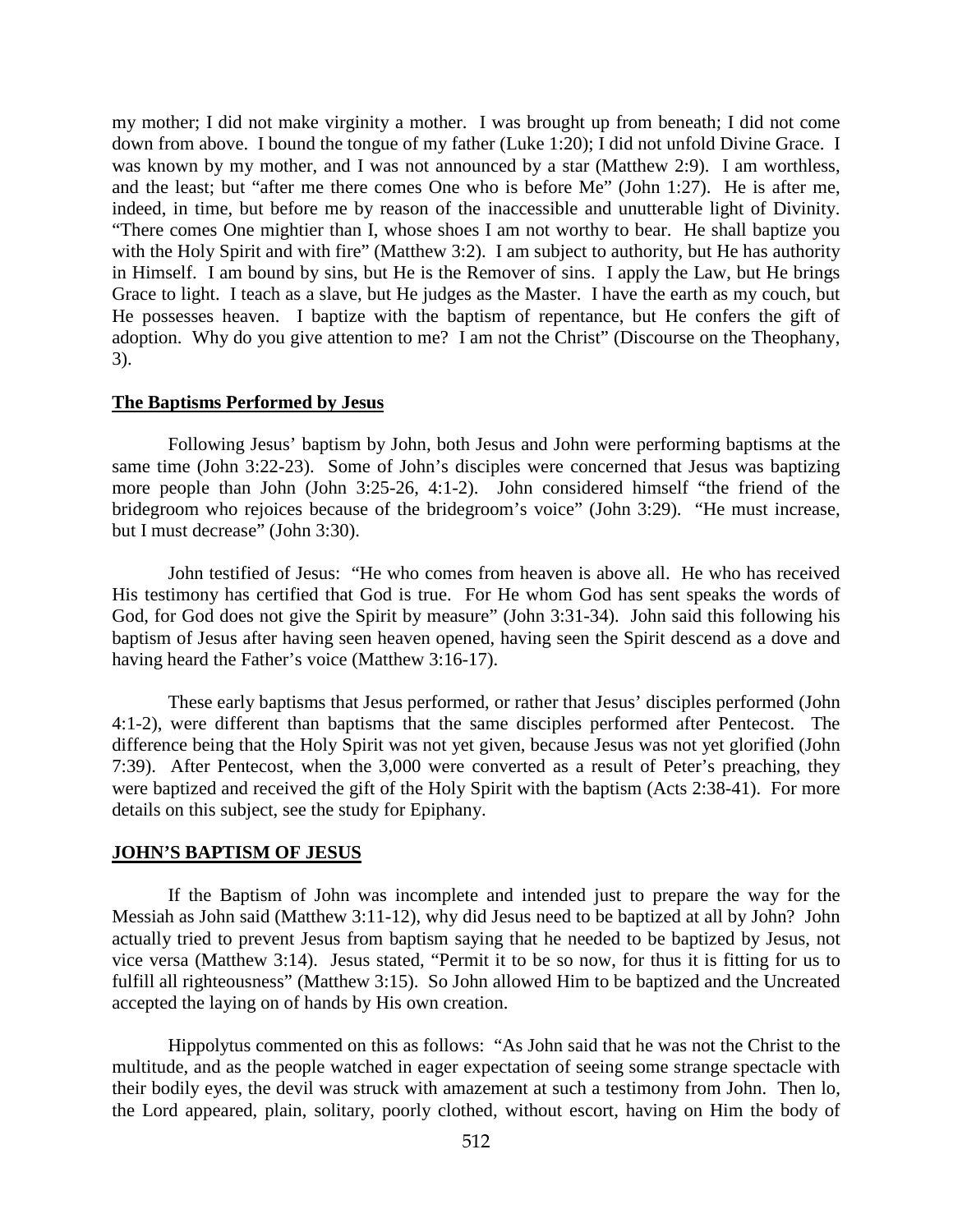man like a garment, and hiding the dignity of the Divinity, that He may elude the snares of the dragon. And not only did He approach John as Lord without royal retinue; but even like a mere man, and one involved in sin, He bent His head to be baptized by John. Wherefore John, on seeing so great a humbling of Himself, was struck with astonishment at the affair, and began to prevent Him, saying, as you have just heard, 'I have need to be baptized of You, and do You come to me?' What are You doing, O Lord? You teach things not according to custom. I have preached one thing (i.e. regarding You), and You perform another; the devil has heard one thing, and perceives another. Baptize me with the fire of Divinity! Why do You wait for water? Enlighten me with the Spirit! Why do You attend upon a creature? Baptize me, the Baptist, that Your preeminence may be known. I, O Lord, baptize with the baptism of repentance, and I cannot baptize those who come to me unless they first confess fully their sins. Be it so then that I baptize You, what have You to confess? You are the Remover of sins, and will You be baptized with the baptism of repentance? Though I should venture to baptize You, the Jordan dares not to come near You. 'I have need to be baptized of You, and do You come to me?' "

And what did the Lord say to him? "Permit it to be so now, for thus it is fitting for us to fulfill all righteousness" (Matthew 3:15). Permit it to be so now, John; you are not wiser than I am. You see as man; I foreknow as God. It becomes me to do this first, and thus to teach. I engage in nothing unbecoming, for I am invested with honor. Do you marvel, O John, that I am not come in my dignity? The purple robe of kings suits not one in private station, but military splendor suits a king: am I come to a prince, and not to a friend? I am the Fulfiller of the law; I seek to leave nothing wanting to its whole fulfillment, that so after me Paul may exclaim, 'Christ is the fulfilling of the law for righteousness to every one that believes' (Romans 10:4). Baptize Me, John, in order that no one may despise baptism. You, the servant baptize me, in order that no one among kings or dignitaries may scorn to be baptized by the hand of a poor priest. Permit Me to go down into the Jordan, in order that they may hear my Father's testimony, and recognize the power of the Son (Discourse on the Theophany, 4, 5).

The Gospel reading for Epiphany from John 1 gives us more details of this encounter. As Jesus was coming toward John to be baptized, Jesus' identity was revealed to John and John stated: "Behold! The Lamb of God who takes away the sin of the world! This is He of whom I said, 'After me comes a Man who ranks higher than I, for He was before me.' I did not know Him; but that He should be revealed to Israel, therefore I come baptizing with water" (John 1:29- 31). John also stated, "He who sent me to baptize with water said to me: 'Upon whom you see the Spirit descending and remaining on Him, this is He who baptizes with the Holy Spirit' " (John 1:33). The Baptism of the Holy Spirit was something important to John, because John had been filled with the Holy Spirit even from his mother's womb (Luke 1:15). Therefore it was the Holy Spirit within John that alerted John to Jesus' identity. John realized that Jesus would baptize with the Holy Spirit and with fire (Luke 3:16, Matthew 3:11); this occurred on Pentecost, 30 AD (Acts 2:1-4).

As Jesus came up from the water of the Jordan River, what had been revealed to John about Jesus was confirmed. The heavens were opened; the Spirit of God descended like a dove and alighted on Him; and the Father's voice came from heaven saying: "This is My Beloved Son in Whom I am well pleased" (Matthew 3:16-17). Thus the Son of God was revealed to all humanity and made His appearance or Epiphany. In the Eastern Church this is also called Theophany (instead of Epiphany) meaning a manifestation of God.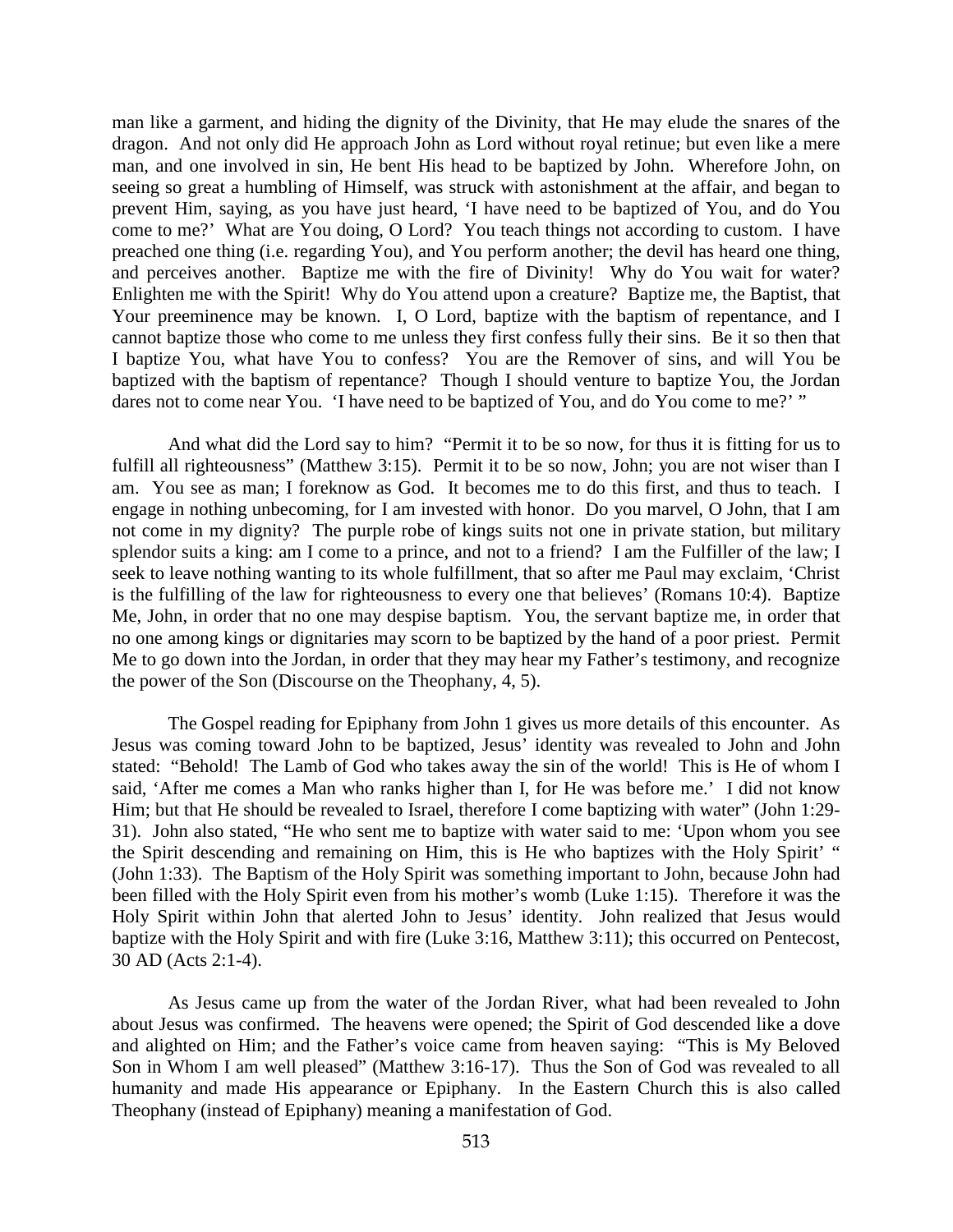But what did this manifestation of God mean in terms of "fulfilling all righteousness"? Jesus said later "He came not to destroy the Law or the Prophets but to fulfill" (Matthew 5:17). Also, "till heaven and earth pass away nothing will pass from the Law till all is fulfilled" (Matthew 5:18). Jesus also defined the gist of the Law as being summarized in the Greatest Commandment: "You shall love the Lord your God with all your heart, soul and mind; and you shall love your neighbor as yourself" (Matthew 22:37-40, Mark 12:29-34). Jesus quantified this love for neighbors as a sacrificial love just like His love for man: "A new commandment I give you, that you love one another: **as I have loved you, so you also love one another**" (John 13:34). By loving one another like this, true righteousness is generated.

James, the Lord's brother, wrote that loving one's neighbor fulfilled the royal Law according to the Scripture (James 2:8). Paul wrote that the Law is a tutor to bring us to Christ (Galatians 3:24) and that Christ is the end of the Law for all who believe (Romans 10:4) because His Law is written on our hearts (Jeremiah 31:33). By bearing one another's burdens, we fulfill the Law of Christ (Galatians 6:2).

Another aspect of fulfilling all righteousness involved Jesus' offering up Himself as the spotless Lamb of God (Hebrews 9:14, 1 Peter 1:19). He needed to keep the Law perfectly in order to do this, and thus He observed all the requirements of the Law (Luke 2:39, 2 Corinthians 5:21, 1 John 3:5, Hebrews 4:15) including aspects of the Law that weren't necessary but which may offend some (Matthew 17:24-27). As a result of all this, the Church is able to be holy and spotless as the Bride of Christ (Ephesians 5:27, Colossians 1:22, 1 Timothy 6:14).

Jesus did not need to be baptized by John; John recognized this. But Jesus' purpose in becoming incarnate of the Virgin Mary and in His whole 33 years was to redeem a fallen creation. Jesus did not need purification. But by making the purification of humanity His own mission, He would wash away the sin of humanity, grant regeneration, and reveal the mystery of the Holy Trinity. Thus, His baptism was necessary for the fulfillment of all God's righteousness. Gregory of Nyssa said, "Jesus entered the filthy (i.e. sinful) waters of the world and when He came out, brought up (i.e. purified) the entire world with Him". If the Master, the Uncreated Son of God, can be baptized to fulfill all righteousness, how much more can we walk in newness of life. For more details on the effect Christ's baptism had on creation itself, see the section of the Epiphany study titled The Blessing of the Waters.

The hymns of the Church have a lot to say of Christ's baptism during Epiphany. Behold the marvel: the One who drew the curve of the heaven bows His head to the Forerunner, to the one made of clay. The vessel cries out to the potter, his Maker, "Why do You order me to do things beyond my worth? It is I who need to be baptized by You! How shall I stretch forth my hand and touch the head of Him who rules all things? Though You are the Son of Mary, yet I know You to be the pre-eternal God. You who are praised by the Seraphim now walk upon the earth. I am only a servant; I do not know how to baptize the Master!"

John the Forerunner was amazed. As a faithful servant, he cried out in fear, "What is this humility, O Savior? What is this poverty that You have put on? In the wealth of Your goodness and compassion, You have raised up man from his humiliation by clothing Yourself in him." The Savior of all replied to the Forerunner, "Come to Me this day, for I bring to pass a mystery.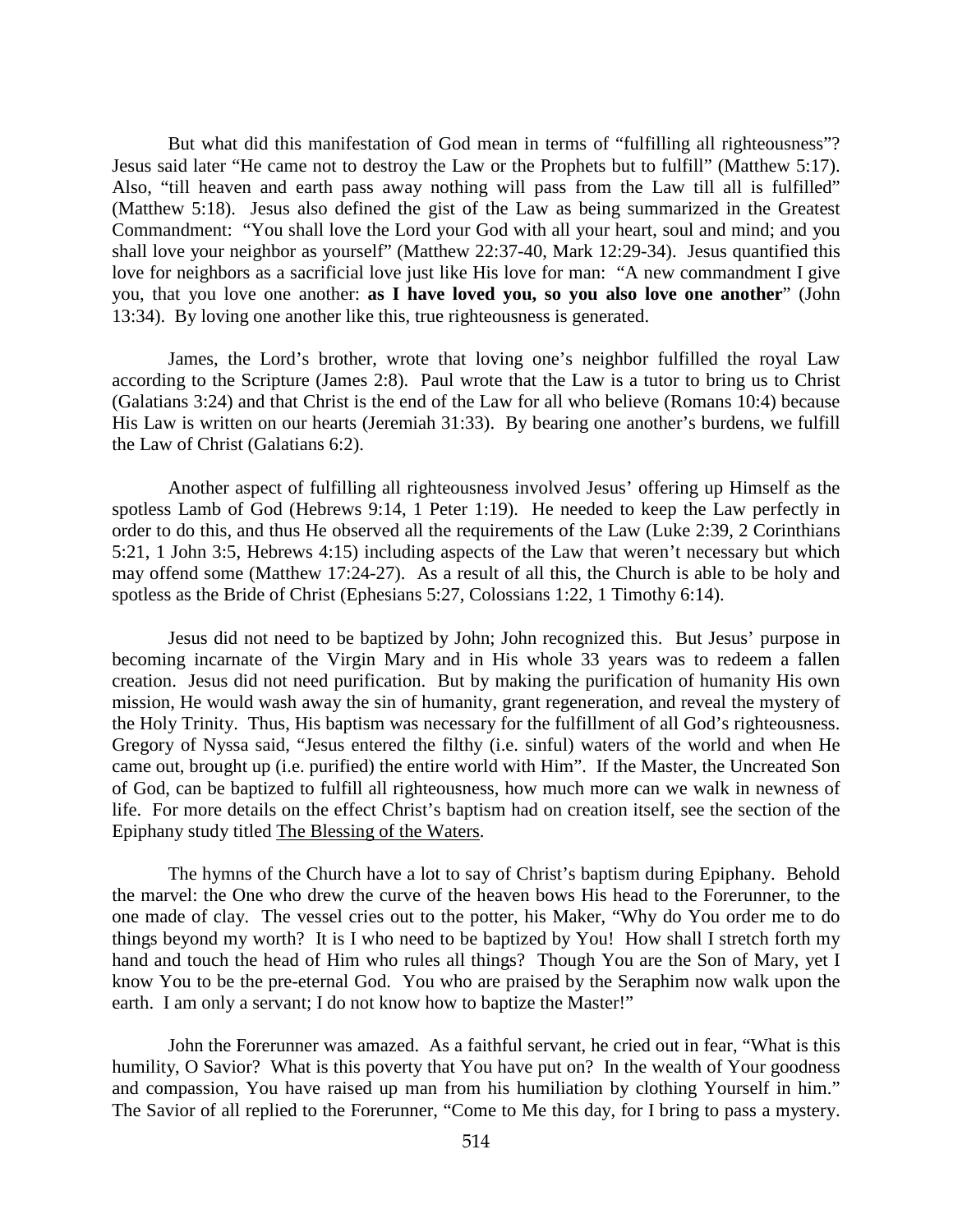Serve Me with trembling, yet do not draw back in fear. For I, by nature undefiled, stand now before you in the waters of the Jordan and am baptized as man. For I make Adam new, who had been shattered by sin." John replied, "Who has ever seen the sun being cleansed? Who has ever seen the One, who clothed the heavens with clouds, stripped naked? Who has seen the Maker of the springs and rivers Himself enter the waters? I stand amazed at Your ineffable dispensation, O Master! Do not burden Your servant with awesome commands!"

As Christ was baptized in the Jordan, He sanctified the waters. He brought sanctification to the water and it becomes cleansing for our souls. Salvation comes through washing and through water the Spirit. By descending into the water, we ascend to God. He who covers the heavens with clouds was Himself covered by the streams of the Jordan. He who takes away the sins of the world was cleansed that I may be made clean. That which is outward and visible is earthly; that which is inwardly understood is higher than heaven. Accepting a servant's hand upon His head, He healed the passions of the world.

Having released your parents from the curse of childlessness, you acknowledged the Divine Offspring of the Virgin by leaping with great joy in the womb of your mother (Luke 1:41). O Forerunner of Christ, who are praised throughout the whole world, you are a companion of and equal to the angels, and you are a sharer in the mysteries of Grace. Following a way of life that was strange and untrodden by men, you came to the waters of the Jordan and heard the voice of the Father and saw the coming of the Spirit, thus revealing the Trinity. Since your appointed task was to baptize the pure and undefiled Light, you yourself were made a vessel of purity. As a lamp that gives light to all, you have revealed through the waters of baptism the Brightness of the Father's glory (Hebrews 1:3), who is made manifest in the flesh. You shone forth like the dawn, revealing the Sun of Justice (Malachi 4:2, Luke 1:78) to those in darkness. For you have become a preacher and a Forerunner of the salvation of all.

#### **THE BEHEADING OF JOHN**

John was very outspoken. To call the religious leaders of his day a bunch of snakes and tell them they were going to hell took courage (Matthew 3:7-12, Luke 3:7-9). John did not confine his outspokenness to religious leaders. He also publicly criticized Herod the Tetrarch (the son of his father's murderer) for the incest of marrying his brother Philip's wife Herodias (Matthew 14:3-4). This landed John in prison where Herodias later arranged to have John beheaded and to have his head brought to her party on a platter (Matthew 14:6-11). According to tradition, John then continued his announcement of the coming of Messiah to souls in Hades, and John is considered a forerunner there as well as on earth.

John languished in prison for about a year before his death. During John's imprisonment, John's disciples continued to report to John some of the miracles that Jesus was performing (Matthew 11:2, Luke 7:18). John's disciples, especially, were puzzled about why Jesus was doing these works and how all this fit with the Scriptures. John knew his place and he expected that the One he announced would be like a refiner's fire (Malachi 3:1-2, Matthew 3:10-12). Jesus wasn't obviously doing this and John's disciples were concerned. What about the One who would go forth from Bethlehem as a Ruler in Isreal? (Micah 5:2) What about the King coming to Jerusalem riding on a donkey's colt? (Zechariah 9:9)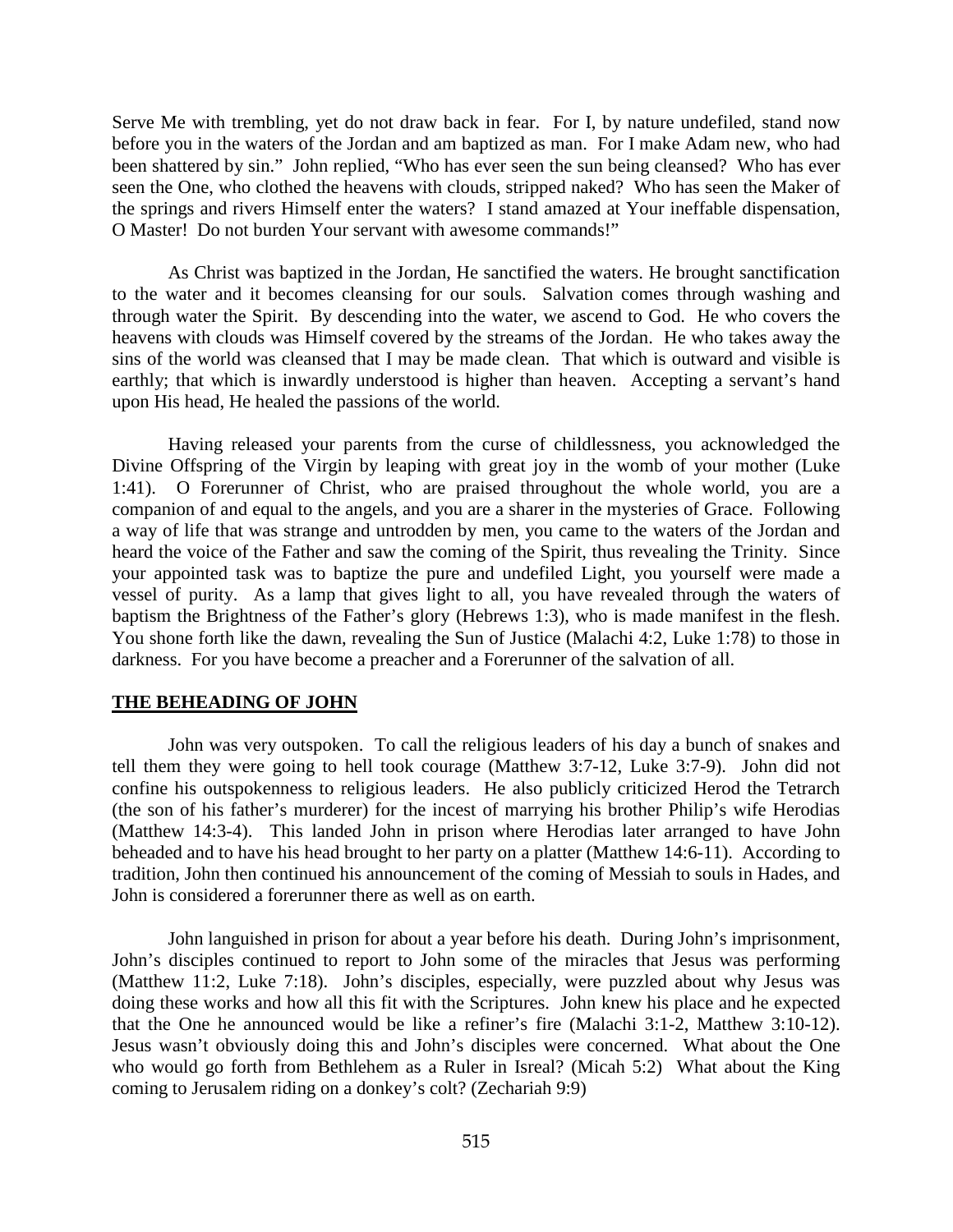To satisfy John's disciples, Jesus sent a coded message back to John that he would understand, but that his disciples may not understand. He said to them, "Go and tell John the things that you have seen and heard. The blind see, the lame walk, the lepers are cleansed, the deaf hear, the dead are raised, the poor have the Gospel preached to them, and blessed is he who is not offended because of Me" (Luke 7:22-23). John knew what this meant. Connected with the Day of God's vengeance at the coming of Messiah, all these things were supposed to happen (Isaiah 35:4-6, 61:1-3). John's disciples had been witnessing Jesus do all these things, but they may not have made the connection to what the prophets had said. The coded message for John was simply that all things were proceeding on track and for his disciples not to be concerned about the sequence.

King Herod (i.e. Antipas) had a lot of respect for John, and used to enjoy hearing him speak. However, when John spoke out against the incest of Herod taking his brother Philip's wife, Herodias, John incurred the wrath of Herodias. Since Herodias was the granddaughter of Simeon, the High Priest, her incest with Herod Antipas created a national scandal. John's criticism painted Herodias as a 1<sup>st</sup> Century "Jezebel", and Herodias held it against him and wanted to kill him. Herod considered John a just and holy man, and even protected him from Herodias. To please Herodias, Herod had John imprisoned (Mark 6:17-20).

The background for Herod's marriage to Herodias goes back a generation. The mother of Herod the Great (Herod Antipas' father) came from an eminent Nabatean family, but he later fought the Nabateans in a war that he won only after suffering heavy losses. The Nabateans, in return, enthusiastically provided auxiliary troops to aid the Roman governor of Syria in brutally suppressing the Jewish revolt that followed Herod the Great's death (about 4 BC).

In order to calm the tensions between the two peoples, Herod Antipas married the daughter of the Nabatean king (Aretas IV). However, in about 23 AD he divorced her in order to marry Herodias, the wife of his half-brother Philip. John the Baptist criticized this marriage as being incest, as reported both by Josephus and the Gospels, with the result that John was imprisoned and later beheaded (Matthew 14:3-12; Mark 6:17-29; Luke 4:19-20). Using a disputed border as an excuse, the Nabatean king attacked Galilee to avenge the insult to his daughter (Antiquities XVIII, v, 1-4).

The Emperor Tiberius did not tolerate war between his vassal states and later sent an army to punish Aretas. Before the army commanded by Vitellius reached Nabatea, Tiberius died and Caius Caligula became Emperor. Vitellius was unsure of Caligula's feelings on this issue and called off the campaign. Caligula did not send him back, and Aretas was never "punished". According to Josephus, many Jews felt that Aretas' destruction of Herod's army was the hand of God as just punishment for Herod's murder of John (Antiquities, XVIII, v, 2).

John's criticism of Herod and Herodias seethed with Herodias and she sought an opportunity for revenge. An opportune time came for Herodias when Herod gave a feast on his birthday for his nobles, high officers and chief men of Galilee. Herodias had her daughter, named Salome according to Josephus (Ibid), perform a dance for Herod, where the type of dance was most likely explicit and lewd. The dance pleased Herod and those with him, and, in his drunkenness, Herod made an oath that he may not have made otherwise. He said, "Ask me whatever you want, and I will give it to you, up to half my kingdom" (Mark 6:21-23).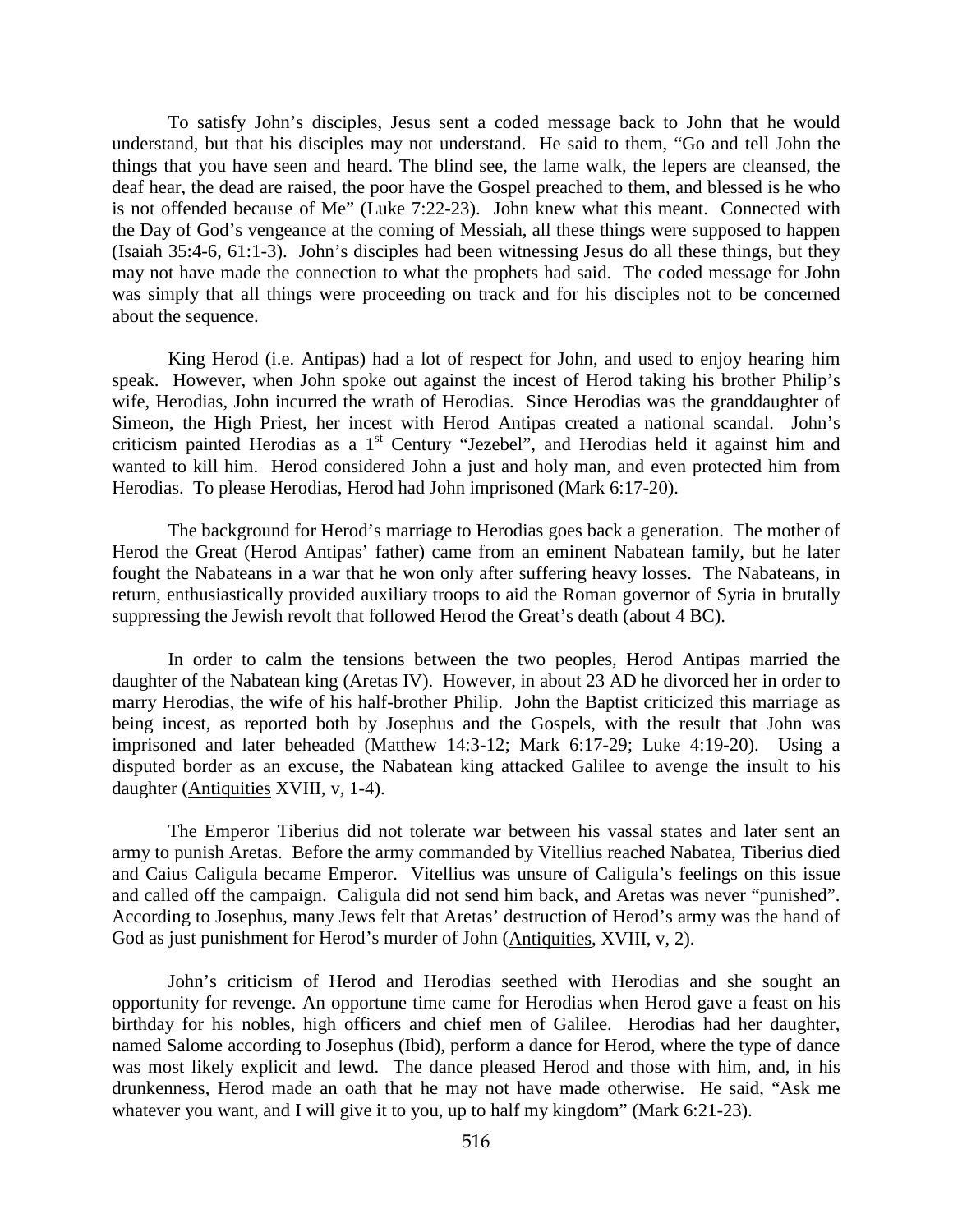Salome went to ask her mother what she should ask for, and Herodias told her to ask for the head of John the Baptist, at once, on a platter. Herod was exceedingly sorry that he had made those oaths, but because of his guests, he did not want to refuse her. Immediately Herod sent an executioner to the prison to behead John and to bring the head to the daughter on a platter. According to Josephus, the banquet was being held at the castle of Machaerus, which was located Northeast of the Dead Sea, and the dungeon where John was being kept was a rock-hewn cell in the cliffs below the banquet hall (Ibid). The daughter then gave John's head to her mother. (Mark 6:24-28).

After John was beheaded, his disciples buried his body (Matthew 14:12) while Herodias had his head buried at the local garbage dump outside the city. Joanna (the wife of Chuza, Herod's steward) who was later one of the Myrrh-Bearing women and who contributed to the support of Jesus' ministry, retrieved John's head during the night and secretly buried it in the Garden of Gethsemane (Velimirovic, Prologue, June 27).

After John's death, Herod heard of all the miracles that Jesus and His disciples were performing. Since Jesus' disciples were formerly John's disciples, Herod thought that John had risen from the dead and that this was where the unusual power came from (Mark 6:14-16). The power of these miracles seemed all the more striking because of their contrast with John, who performed no miracles that we know of (John 10:41). So Herod sought to see Him (Luke 9:9), but never did until the Crucifixion, when he treated Him with contempt (Luke 23:5-12).

The Epistle lesson for the Feast Day of the Beheading of John (Acts 13:25-33) has more to say about this. "Those who dwell in Jerusalem, and their rulers, because they did not know Him (nor even the voices of the Prophets which are read every Sabbath) have fulfilled them in condemning Him" (Acts 13:27). Herod Antipas was one of the "rulers" at Christ's trial. Herod neither knew who he was dealing with when he sent Christ back to Pilate (Luke 23:11), nor did he know who John was when he had him beheaded. John, on the other hand, recognized who he was, but still kept a very humble attitude toward his Master. Even as people were clamoring to exalt him, he maintained that he was not even worthy to loose the sandals of the Master (Acts 13:25).

Herod Antipas was eventually exiled as a result of the greed of his wife, Herodias. Over the years, Herodias had grown jealous over the honors bestowed on her brother, Herod Agrippa. By 39 AD, she finally persuaded her husband to undertake a journey to Rome in order to persuade the Emperor Caius Caligula to bestow similar honors on him. Herod Agrippa heard of these plans, and set out for Rome himself with papers that showed, among other things, Herod Antipas' stockpile of weapons suggesting plans for revolt against Rome. Herod Antipas and Herodias could not defend themselves, and were banished to Gaul for the rest of their lives. All their wealth and property was given to Herod Agrippa (Josephus, Antiquities, XVIII, vii, 1-2). Thus Herod Antipas, who Christ called a fox (Luke 13:32), and who was known for his cunning, manipulating and lack of morals, was outfoxed by his brother-in-law.

The hymns of the Church have had much to say about the beheading of John. On the one hand, Christ had some harsh things to say to the religious leaders of His day. He accused them of being murderers of the prophets (Matthew 23:29-35), where His own uncle, Zechariah, the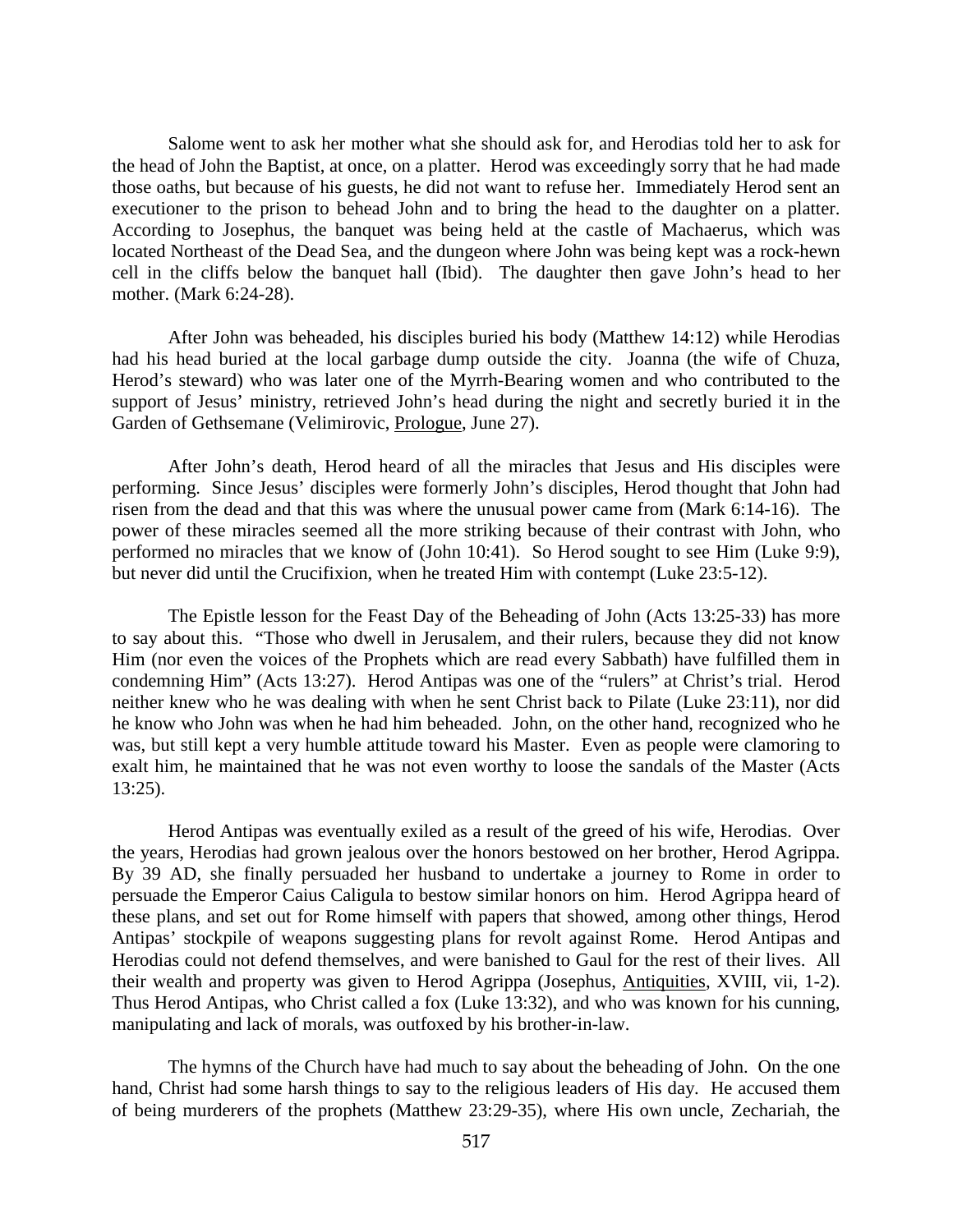father of John, was one (Matthew 23:35). On the other hand, Herod's murder of John, the greatest of the prophets (Matthew 11:11, Luke 7:28), had some very dire significance.

Some excerpts from hymns attributed to John of Damascus are as follows: "The disciple of Satan danced and removed your head, O Forerunner, as a hire. O iniquitous Herod, son of lies and violator of the Law, would that you had not made that vow. Having sworn and given your oath, would that you had not carried it out. For it were better to have gone back on your word and received life than to remain true to your oath and cut off the head of the Forerunner. It was not worthy of you to condemn to death because of a satanic passion, him that was divinely inspired to reproach you for your adultery. How dare you accomplish such murder, delivering John's all-honored head to a transgressing woman for the sake of a vow made to a dancer? And how was it that this adulterous dancer was not consumed by Divine fire in the midst of the banquet as she carried that head on the platter? At times Herodias is calm; at times she is troubled. By a treacherous dance and treachery of drunkenness, the Baptist had his head cut off while the head of Herod was troubled! John was a sower of purity, and the prophet of the Coming of Christ did not cease to reprove Herod even in death. For when Herod tried to escape the reproaches deserved by his unjust conduct and brought your head in on a platter, he was accusing himself. Herod conceived drunkenness, the mother of lust, and gave birth to a terrible iniquity".

"How strange a wonder! Your noble head, respected by angels and reproaching the Lawtransgressing tongue, an adulterous dancing maid carried and offered to her immoral mother. As a cub surpassing the lioness in cruelty, she demanded as the reward for her demonic dance that which had commanded the respect of all the wild beasts in the wilderness. How strange a wonder! Foolish Herod offered as a toy to a lewd woman the man who in the flesh was equal to the angels! How strange a wonder! The lewd daughter brought to her adulterous mother the very tongue that rebuked her for her evil. How strange a wonder! The heart of Herod was so hardened that he despised God by ignoring His Law, yet he honored the word he had treacherously given. Not content with adultery, he became a murderer, and yet he pretended to be saddened. Your patience is beyond our understanding, O Lover of Mankind"!

"Holy John, your head was cut off for the Law of the Lord. For in blameless privilege you reproached the infidel king when he disobeyed the Law. The milk of the Law nourished you, and as a seal of the Law, you sanctioned the laws of lawful marriage, even though you drew upon yourself the hatred of those in adultery. In making plain and clear to believers the Law of God and in abolishing disobedience to the Law, you sanctified the earth when your head was cut off".

"You were the mediator between Law and Grace. For you came before Grace and preached to us repentance, boldly and openly exposing Herod. You strove for the Truth happily. You proclaimed to those in Hades that God, who appeared in the flesh, has taken away the sins of the world. Your beheading was by Divine providence that the coming of the Savior might be preached to those in Hades. Let Herodias now mourn, she who sought unlawful murder. For she has not affected the Law of God, nor has she sought eternal life. Instead she has preferred the present life and its pleasures".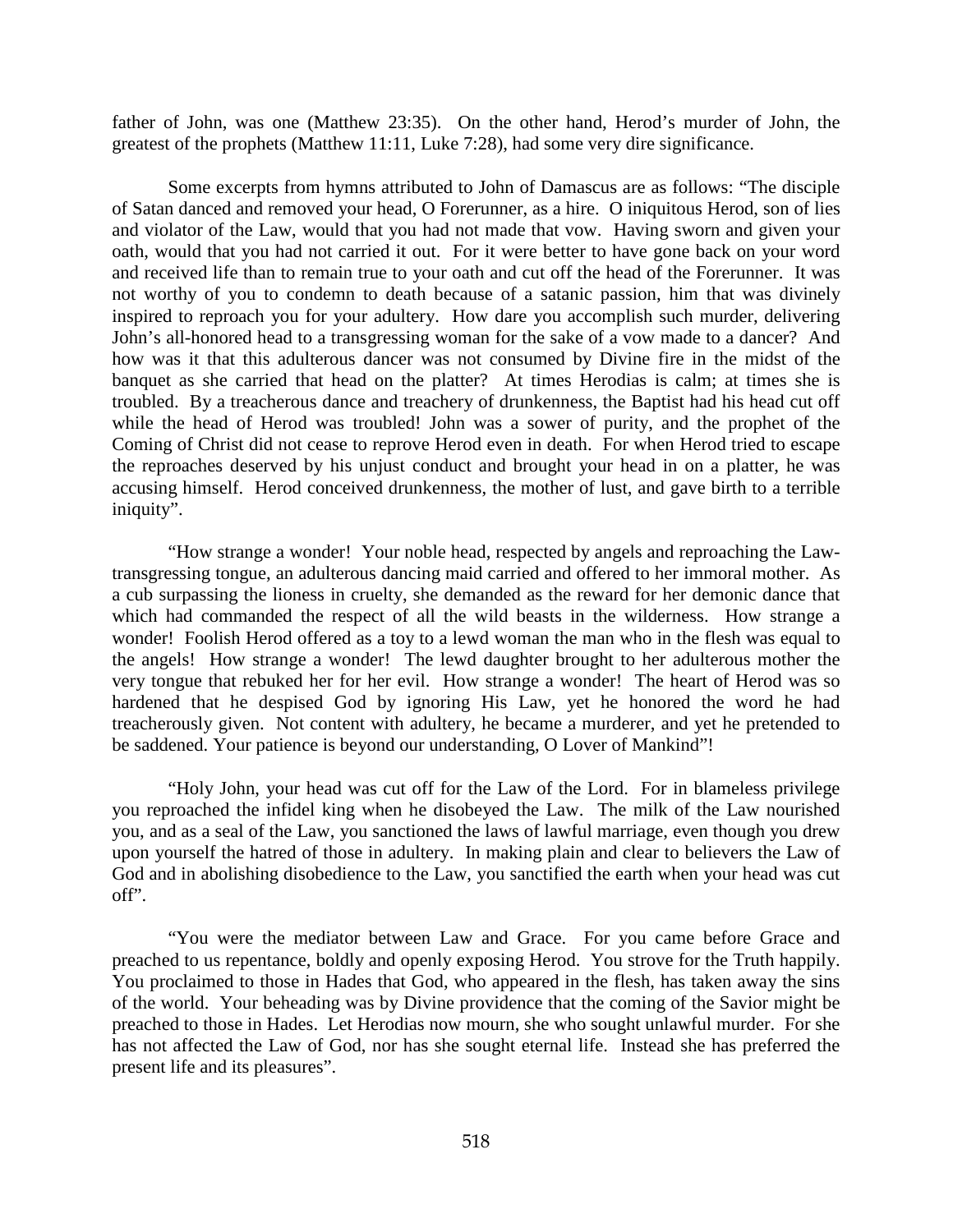"What shall we call you, O Prophet? Filled with the Spirit from your mother's womb, you revealed the Lamb of God. Shall we call you an angel? For you lived like the bodiless powers in ruling over your passions and the angels stand in awe of you. Before your death, you had already been united to the choirs of angels. Shall we call you a lampstand? For you went before the Light. Shall we call you an apostle? For you taught the nations and kept the laws of holiness, not fearing the bold impiety of the king and queen. Shall we call you a martyr? For you were beheaded by the sword so that you might announce the coming of Christ to the dead in Hades. You preceded Christ in your birth, in your sufferings, and have also preceded Him as a prophet and a messenger of His descent into Hades"!

#### **THE FINDING OF JOHN'S HEAD**

As mentioned earlier, Joanna, the wife of Chuza, Herod's steward retrieved the severed head of John the Baptist by night from where Herodias had buried it in the local garbage dump. According to tradition, Herodias was afraid that John would rise from the dead if his head were buried with his body. Joanna, who was Herodias' lady-in-waiting, disinterred John's head secretly, took it to Jerusalem, and reburied John's head in an earthen vessel on the Mount of Olives (Prologue, Feb. 24). John's disciples, on the other hand, had buried John's body elsewhere (Mark 6:29).

Centuries later, a well-known government official left his position in the world to become a monk. He took the name "Innocent", and settled on the Mount of Olives at the spot where Joanna had buried John's head. As he was digging down to build himself a cell, he found the earthen vessel containing John's head. It was revealed to him at that time what this discovery meant, and John's head was later taken to Constantinople in the  $9<sup>th</sup>$  Century. According to tradition, many miracles have been attributed to John's head (Ibid), while no miracles were attributed to John while he was alive (John 10:41).

In the Orthodox Church, there are several Feast Days that commemorate the finding of John's head. These Feast Days address the legacy of John the Baptist and teach us some things about overcoming our own sinfulness and living as citizens of heaven. The Epistle lesson for the Finding of the Head of John is 2 Corinthians 4:6-15, which is also used in the Orthodox lectionary for the 15<sup>th</sup> Sunday after Pentecost. In this lesson, Paul wrote of the members of the Body of Christ as having treasure contained within earthen vessels. The treasure is the image of God energized by the Holy Spirit, while the earthen vessel is our fleshly body. This has implications from the life of John the Baptist regarding what we can do by Grace.

Paul also compared this treasure to gold, silver and precious stones (1 Corinthians 3:12). In this light gold, silver and precious stones are mentioned throughout the Scriptures in connection with the people of God. Some examples are:

**The Garden of Eden.** In and around the Garden of Eden gold and some precious stones are mentioned such as bdellium and onyx (Genesis 2:10-13). The implication is that they are just raw materials, however.

**The Ephod.** As part of the ephod or garment worn by Aaron the high priest, there were two large onyx gem stones with the names of the 12 tribes of Israel engraved on them (Exodus 28:9- 12).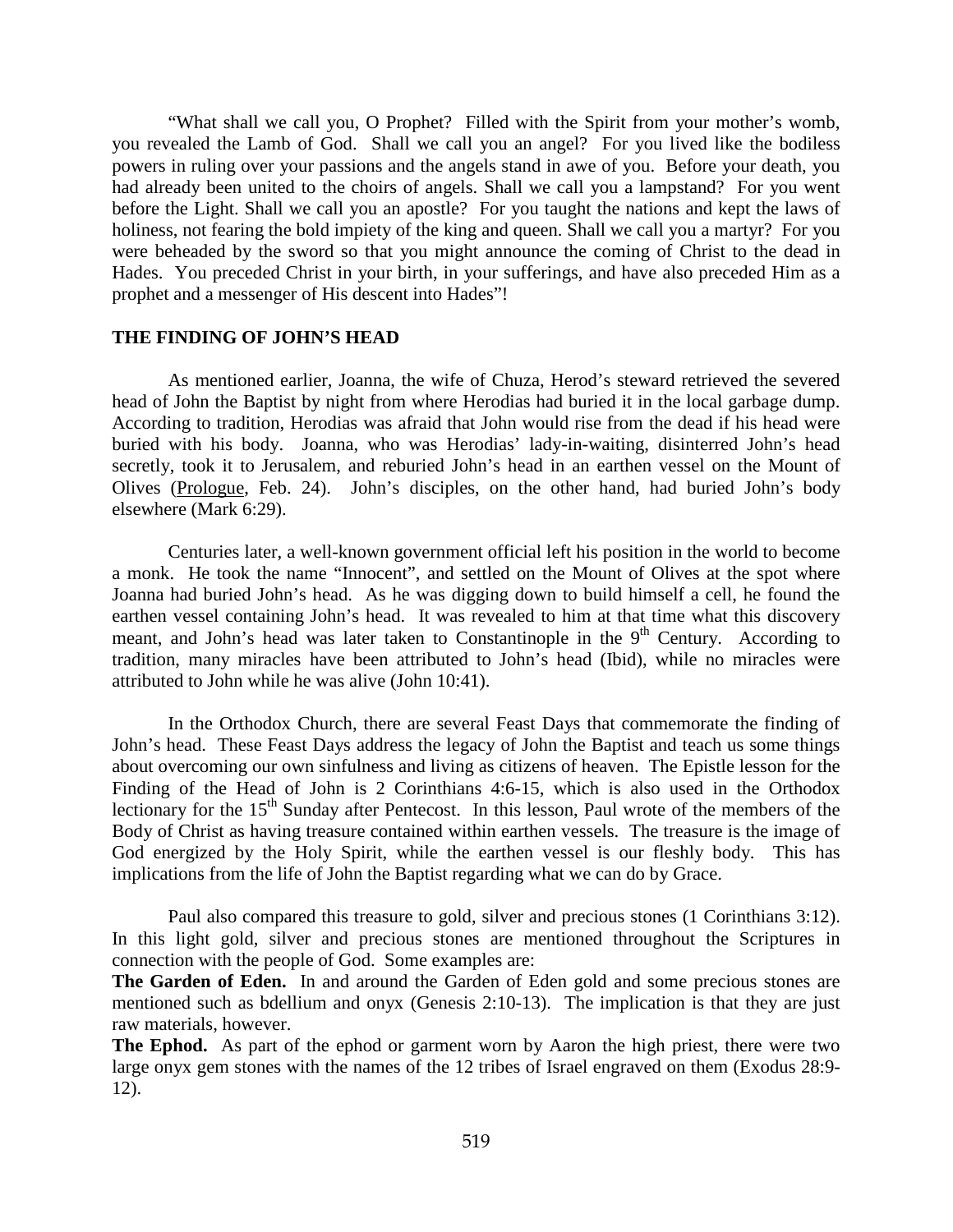**The Breastpiece.** The breastpiece of judgment, actually a pocket or pouch, that contained the Urim and Thummin (meaning "lights and truth") was embroidered to hold 12 large gems representing the 12 tribes of Israel (Exodus 28:15-21). Aaron continually carried the verdict or judgment of the sons of Israel before the Lord. This verdict was already given on the Altar of Burnt Offering as part of Aaron's preparation (Exodus 28:29-30).

**The New Jerusalem.** The light of the New Jerusalem was like a precious stone. The gates were twelve pearls, on which were inscribed the names of the 12 tribes of Israel. The foundations were 12 precious stones on which are written the names of the Twelve Apostles (Revelation 21:10-21).

The message here is that we have a treasure in earthen (i.e. dirt or clay) vessels (2 Corinthians 4:6-9). The treasure is like the proverbial sword that becomes heated when placed in a fire. As we take up and carry our cross, the sword heats up and we begin to take on the image of God (2 Corinthians 4:4), which is the fire. The sword never becomes fire (and the fire never becomes sword), but after a while, the sword begins to glow at the same temperature as the fire. This process is referred to in the Orthodox Church as "deification" where we begin to become God-like. The treasure is called the light of the knowledge of the Glory of God in the face of Jesus (2 Corinthians 4:6). A statement attributed to Athanasius of Alexandria reflects this: God became man that man might become god. That is to say, we can become by Grace what God is by nature.

John the Baptist is an important example of how this is possible for us. We are encouraged to deny the lusts of the flesh and walk in the Spirit, since the two modes of living are contrary to each other (Galatians 5:16-17). One can live as if he were seated in the heavenly places (Ephesians 2:4-6). The Apostle Peter stated it this way: "Since Christ suffered for us in the flesh, arm yourselves also with the same mind. For he who has suffered in the flesh has ceased from sin, that he no longer should live the rest of his time in the flesh, but for the will of God" (1 Peter 4:1-2).

There will be tribulations and suffering in our lives, but this is just part of the process that refines the gold and polishes the precious stones. As we go on, we die a little more each day to our self-centeredness and death is working in us. The more this happens, the more we are aware of the will of God and grace and thanksgiving abound to the glory of God (2 Corinthians 4:8-15). In other words, when we get serious to the point of suffering, we can overcome our sins.

The result is that Christians have been a unique people. Consider the  $1<sup>st</sup>$  Century writing of an unknown author describing Christians of his day: "For the Christians are distinguished from other men neither by country, nor language, nor customs that they observe. For they neither inhabit cities of their own, nor employ a peculiar form of speech, nor lead a life which is marked out by any singularity. The course of conduct which they follow has not been devised by any speculation or deliberation of inquisitive men; nor [are they] the advocates of merely human doctrines. But, inhabiting Greek as well as barbarian cities, according as the lot of each of them has determined, and following the customs of the natives as to clothing, food, and the rest of their ordinary conduct, they display to us their wonderful and confessedly striking manner of life. They dwell in their own countries, but simply as sojourners. As citizens, they share in all things with others, and yet endure all things as if foreigners. Every foreign land is to them as their native country, and every land of their birth as a land of strangers. They marry and beget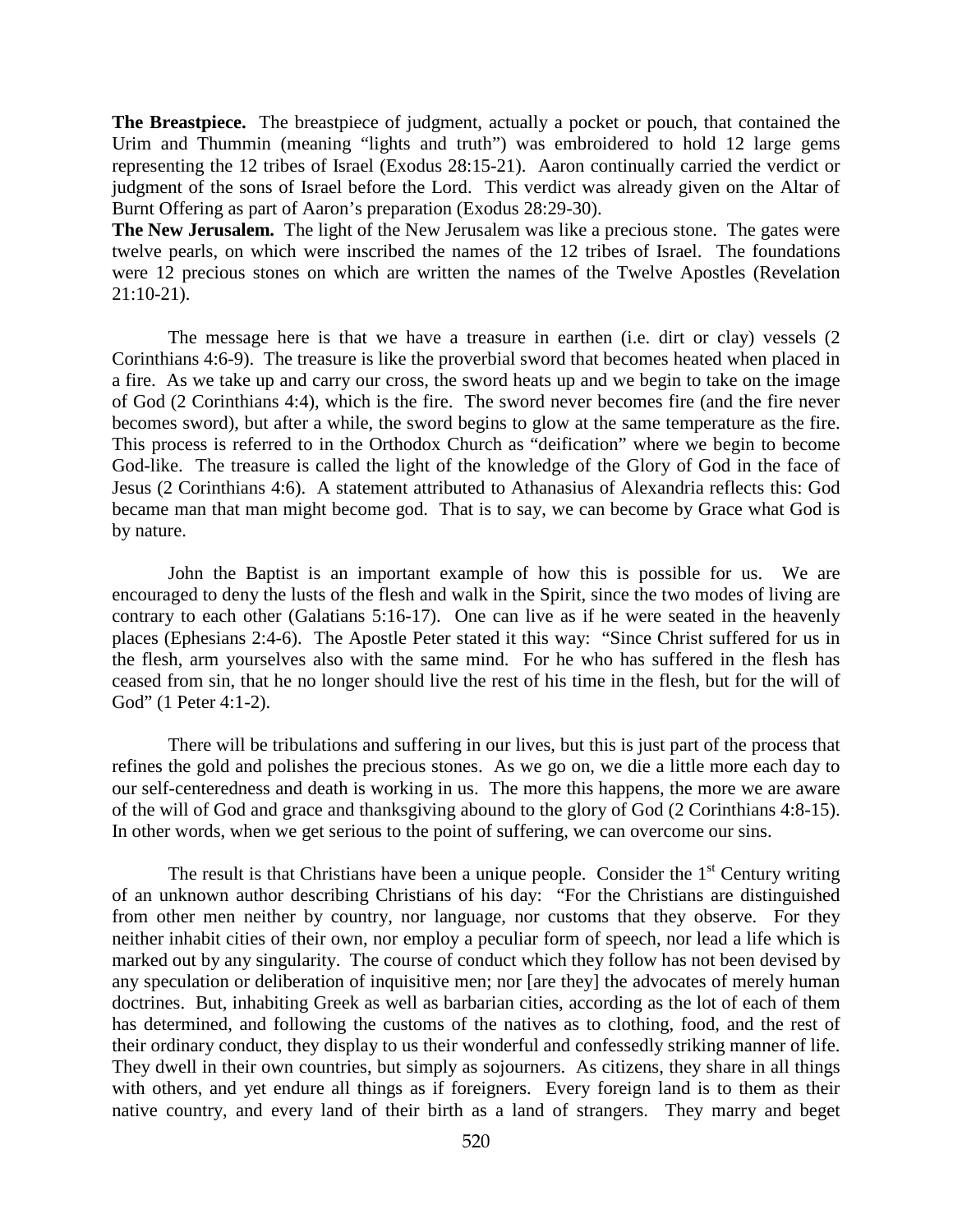children; but they do not destroy their offspring [literally, "cast away fetuses"]. They have a common table, but not a common bed. They are in the flesh, but they do not live after the flesh. They pass their days on earth, but they are citizens of heaven. They obey the prescribed laws, and at the same time, surpass the laws by their lives. They love all men, and are persecuted by all. They are unknown and condemned; they are put to death and restored to life. They are poor, yet make many rich; they are in lack of all things, and yet abound in all; they are dishonored, and yet in their very dishonor are glorified. They are evil spoken of, and yet are justified; they are reviled, and bless [2 Corinthians 4:12]; they are insulted, and repay the insult with honor; they do good, yet are punished as evil-doers. When punished, they rejoice as though quickened to life; they are assigned by the Jews as foreigners, and are persecuted by the Greeks; yet those who hate them are unable to assign any reason for their hatred" ("The Epistle to Diognetus", Chapter 5, The Ante-Nicene Fathers).

For more discussion on what happens to the earthenware vessel and the proper role of the earthenware vessel, see Epistle lesson for the 15th Sunday after Pentecost.

Another aspect of the legacy of John the Baptist is illustrated by the Gospel lesson for the Finding of the Head of John (Luke 7:17-30). In this lesson, first some disciples of John came to Jesus with a question from John. From this aspect of John's life, we can see how he lived as a citizen of heaven.

Let us look first at Jesus' comments to His disciples after John's disciples left. After they left, Jesus made some statements about who John was. He compared John to a "reed shaken by the wind" (Luke 7:24). A reed shaken by the wind is tossed about to and fro, and is reeled and shaken by even small breezes. John was hardly that! Neither was he a man clothed in soft garments, living in luxury (Luke 7:25, Mark 1:6). Instead Jesus pointed out that John's stature was greater than that of the prophets and he was the greatest of those born of women (Luke 7:26- 28). He lived a life of fasting and prayer (Matthew 9:14) that became the model for many thousands of monks in later centuries who also lived in the Judean wilderness. In the following centuries, many monasteries were constructed in the Wilderness of Judea where John lived and farther south into the Sinai Peninsula, especially near Mt. Horeb and Mt. Sinai. Many of these were destroyed during the Moslem conquest of the 6th and 7th centuries, but some survived intact; others have been rebuilt and others are currently being excavated. The entire issue of Biblical Archaeology Review, Sept./Oct. 1995 is devoted to these desert monasteries. From this aspect of John's life we can see that we don't have to follow the world's concept of the good life.

Another aspect of John's life was his humility. Cyril of Alexandria brought out some interesting points in commenting on Luke 7. His comments teach us how the life of John can help us today. To begin, Cyril pointed out an aspect of this passage that is easily misunderstood. When John sent two of his disciples to Jesus to ask, "Are You the Coming One, or do we look for another?" (Luke 7:20), many people think that John didn't know. John had pointed out Jesus as the Lamb of God who takes away the sin of the world (John 1:29). He had also testified that Jesus is the Son of God (John 1:34). What happened? When John was put in prison, did he forget, or was something deeper involved?

Cyril pointed out all that was happening at the time. Jesus had been performing a great deal of miracles including raising the son of the widow of Nain. All Judea knew about this too!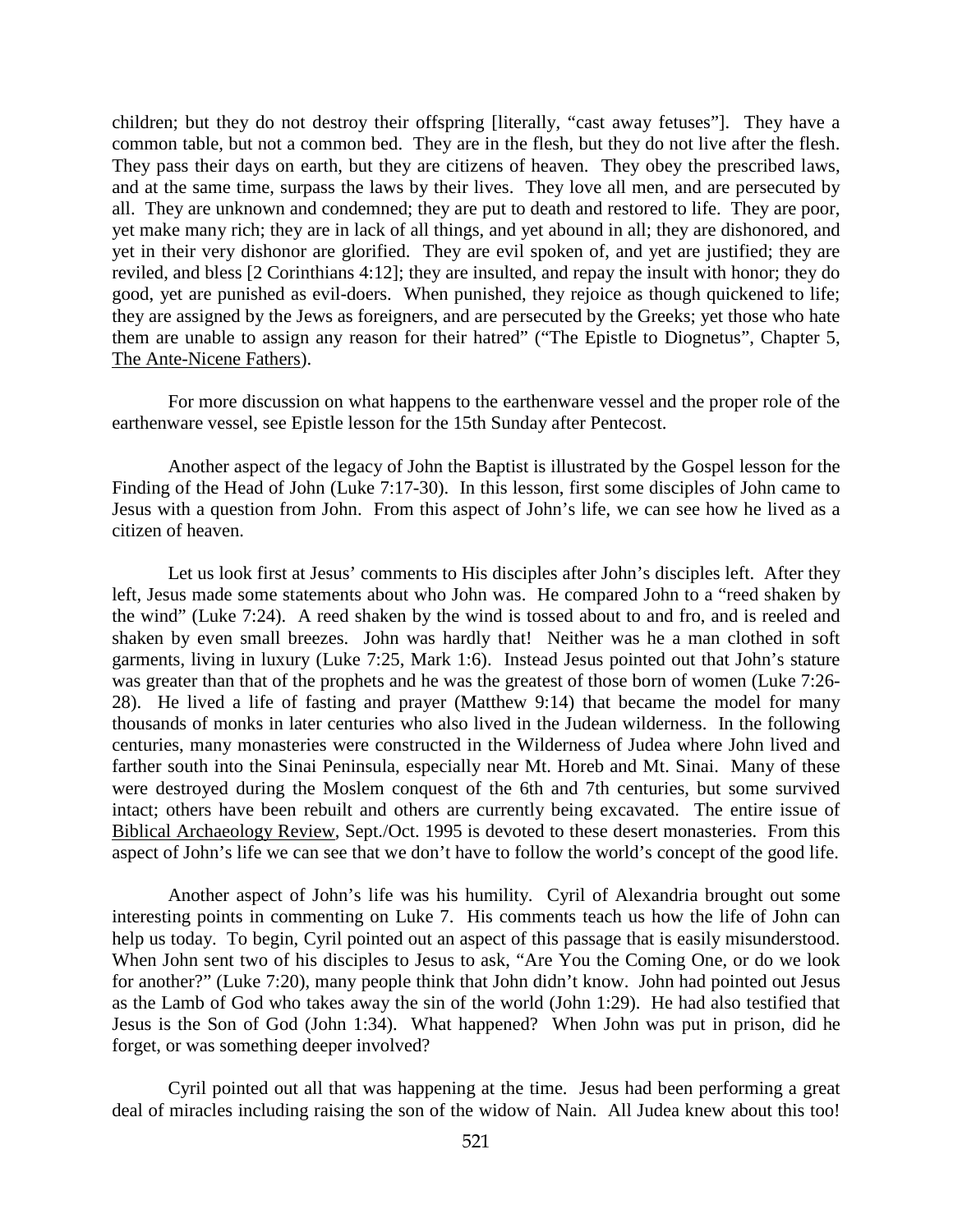(Luke 7:11-17). John's disciples, however, were a little upset about all the attention that Jesus was receiving (John 3:26). John stated that Jesus was the bridegroom, while he was just the friend of the bridegroom. John further stated that his joy was fulfilled in seeing Jesus receiving His due glory. After all, He who comes from heaven is above all, and John felt that Jesus must increase while he must decrease (John 3:28-31).

Yet Cyril stated that John put on the appearance of ignorance purposely so that his disciples might be convinced of Jesus' superiority. John, being the Forerunner, knew the mystery of God being clothed in the flesh; he knew that Jesus was the One to come and that all the rest, including the prophets, were servants who were sent before the Master. But still, John asked his disciples to ask of Jesus, "Are You the Coming One, or do we look for another?" This question forced John's disciples to come to grips with the incredible impact of all of Jesus' miracles. They had heard what John had said about himself, that he was not the Christ (John 3:28). And they knew that John had not performed any miracles (John 10:41). By placing them in a position to be eyewitnesses to Jesus' miracles, John arranged for them to prove to themselves that Jesus was the Coming One! This would prove to be important for John's disciples, since John would not be around much longer and his disciples needed to make the transition from Law to Grace (Commentary on Luke, Chap 7). This also illustrates the depth of John's humility, which we would do well to imitate.

Jesus was aware of John's purpose in sending his disciples with that question. And in response to their question, Jesus gave a demonstration. "And that very hour Jesus cured many of infirmities, afflictions, and evil spirits; and to many blind He gave sight" (Luke 7:21). After finishing this demonstration, Jesus said to John's disciples, "Go and tell John the things you have seen and heard: The blind see, the lame walk, the lepers are cleansed, the deaf hear, the dead are raised, the poor have the Gospel preached to them. And blessed is he who is not offended because of Me" (Luke 7:22-23). This last part was aimed at John's disciples in order that they might elevate their understanding to that of John. He didn't want them to stumble against Him as against the Rock of Offense (Isaiah 8:14) and be ground to powder. The Scribes and Pharisees, on the other hand, were very offended and tried to stone Jesus, saying, "Why do You, being a Man, make Yourself God?" (John 10:33) Referring to His many miracles, Jesus replied, "For which of those works are you stoning Me?" "Though you do not believe Me, believe the works that I do, that you may know and believe that the Father is in Me, and I in Him" (John 10:32, 37-38). Thus both John and Jesus were trying to prevent John's disciples from ending up in the place where the Scribes and Pharisees were; that is, offended and hardened against the Truth.

It is important for us all to know Christ. In our culture, it is possible to call oneself a Christian, to attend Church, and even to be involved with Church activities, without ever knowing Christ. Like John's disciples, it is possible to only see Christ from a distance and never get to know Him. From such a vantagepoint, it is easy to be offended by something that happens that may very well be the Will of God for our lives. The solution to this is to imitate John the Baptist in his humility. John did not seek personal recognition for himself but proclaimed Christ, in Cyril's words, as the morning star proclaims the sun. We can do this also. In his humility, John "wandered about in sheepskins and goatskins, being destitute, afflicted, tormented, of whom the world was not worthy. He wandered in deserts and mountains, in dens and caves of the earth" (Hebrews 11:37-38). As we humble ourselves and take up our Cross, we may suffer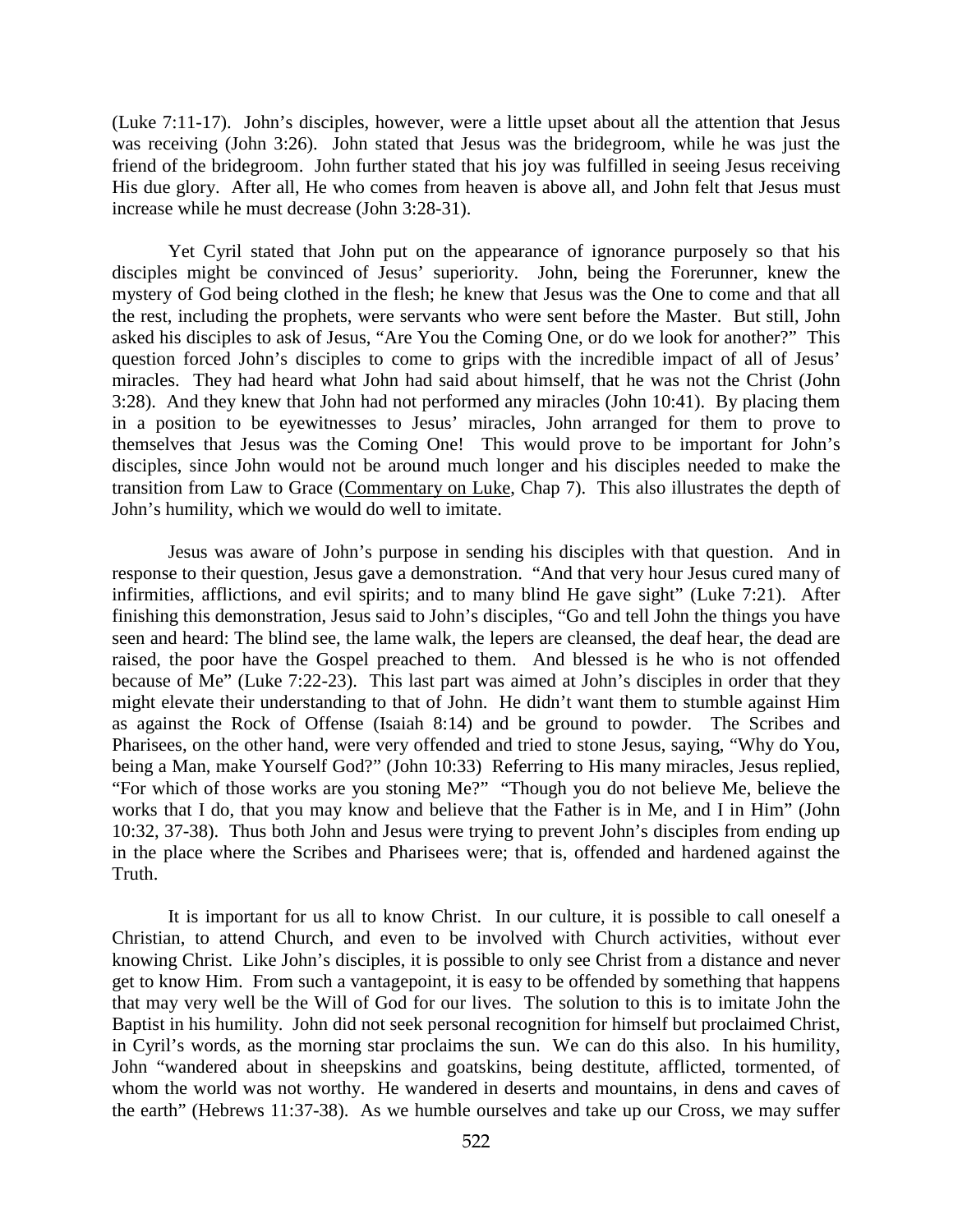in the flesh, but as we do, we will also cease from sin (1 Peter 4:1) and we will come to know Christ.